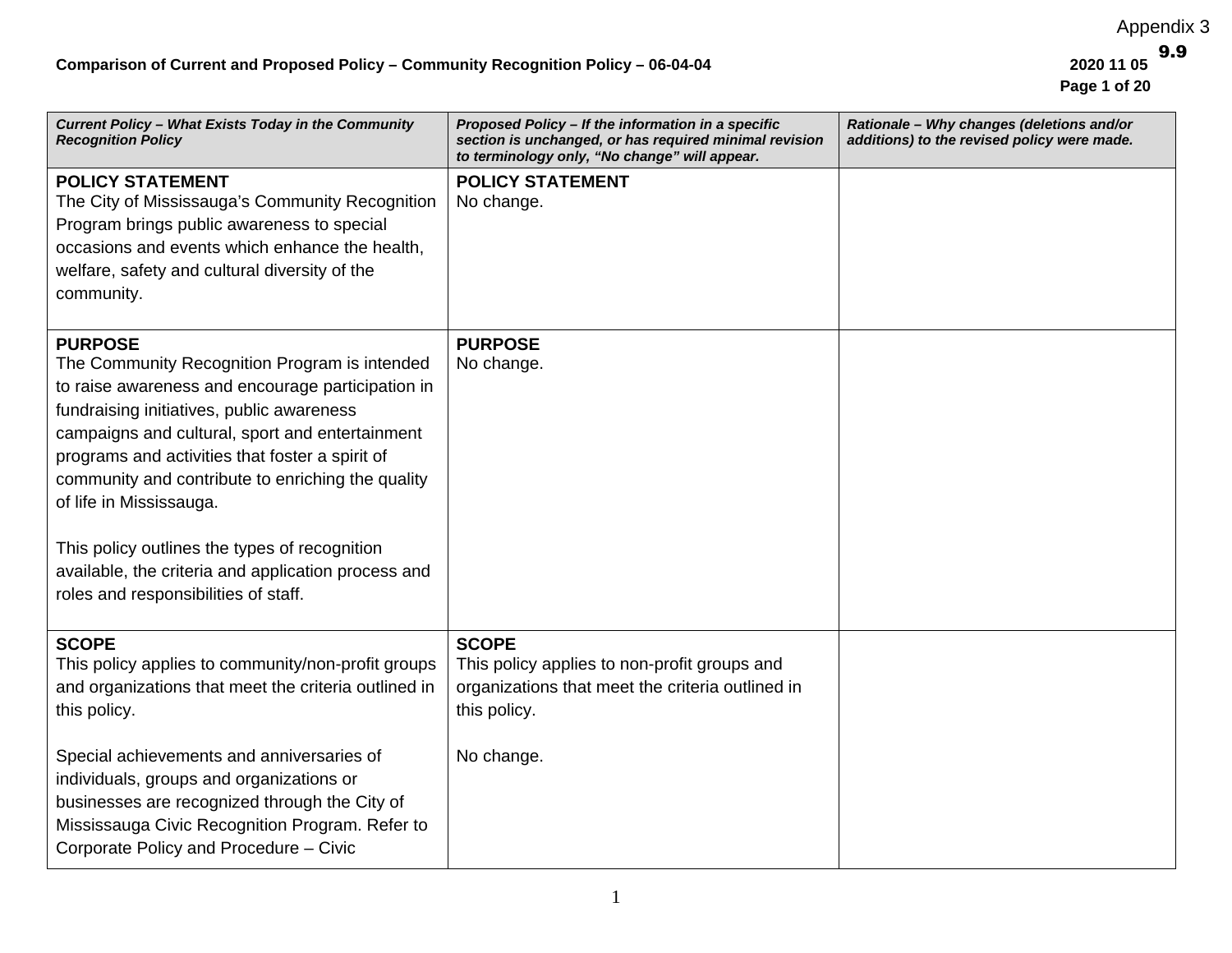| Current Policy - What Exists Today in the Community<br><b>Recognition Policy</b>                                                                                                                                                                                                      | Proposed Policy - If the information in a specific<br>section is unchanged, or has required minimal revision<br>to terminology only, "No change" will appear.                                                                                                                                                                                                                                                                                                                                                                | Rationale - Why changes (deletions and/or<br>additions) to the revised policy were made.           |
|---------------------------------------------------------------------------------------------------------------------------------------------------------------------------------------------------------------------------------------------------------------------------------------|------------------------------------------------------------------------------------------------------------------------------------------------------------------------------------------------------------------------------------------------------------------------------------------------------------------------------------------------------------------------------------------------------------------------------------------------------------------------------------------------------------------------------|----------------------------------------------------------------------------------------------------|
| Recognition Program for more information.                                                                                                                                                                                                                                             |                                                                                                                                                                                                                                                                                                                                                                                                                                                                                                                              |                                                                                                    |
| Requests for recognition activities from City staff,<br>Council or other levels of government will be<br>coordinated in accordance with this policy.                                                                                                                                  | Requests for recognition activities from City staff<br>or other levels of government will be reviewed in<br>accordance with this policy.                                                                                                                                                                                                                                                                                                                                                                                     | Reference to Council has been removed.<br>as there is a new section, "Council<br>Requests", below. |
| Council may elect to display a national flag that is<br>related to the promotion of an international City-<br>hosted or joint-partnership event. For more<br>information refer to Corporate Policy and<br>Procedure - Recognition - Flag Protocol at City<br>Facilities - Exceptions. | <b>Council Requests</b><br>These are requests from elected officials to light<br>the clock tower or raise a flag to recognize a<br>significant local, regional, national or international<br>cause or event. These requests can be<br>submitted directly to Strategic Communications<br>staff for consideration and/or be addressed<br>during General Committee or Council meetings.<br>To ensure the desired date is available, Council<br>requests should be received with as much lead<br>time as possible.<br>No change. | New section to clarify how Council<br>requests are submitted.                                      |
| <b>LEGISLATIVE REQUIREMENT</b><br>Any collection, use and disclosure of information                                                                                                                                                                                                   | <b>LEGISLATIVE REQUIREMENT</b><br>No change.                                                                                                                                                                                                                                                                                                                                                                                                                                                                                 |                                                                                                    |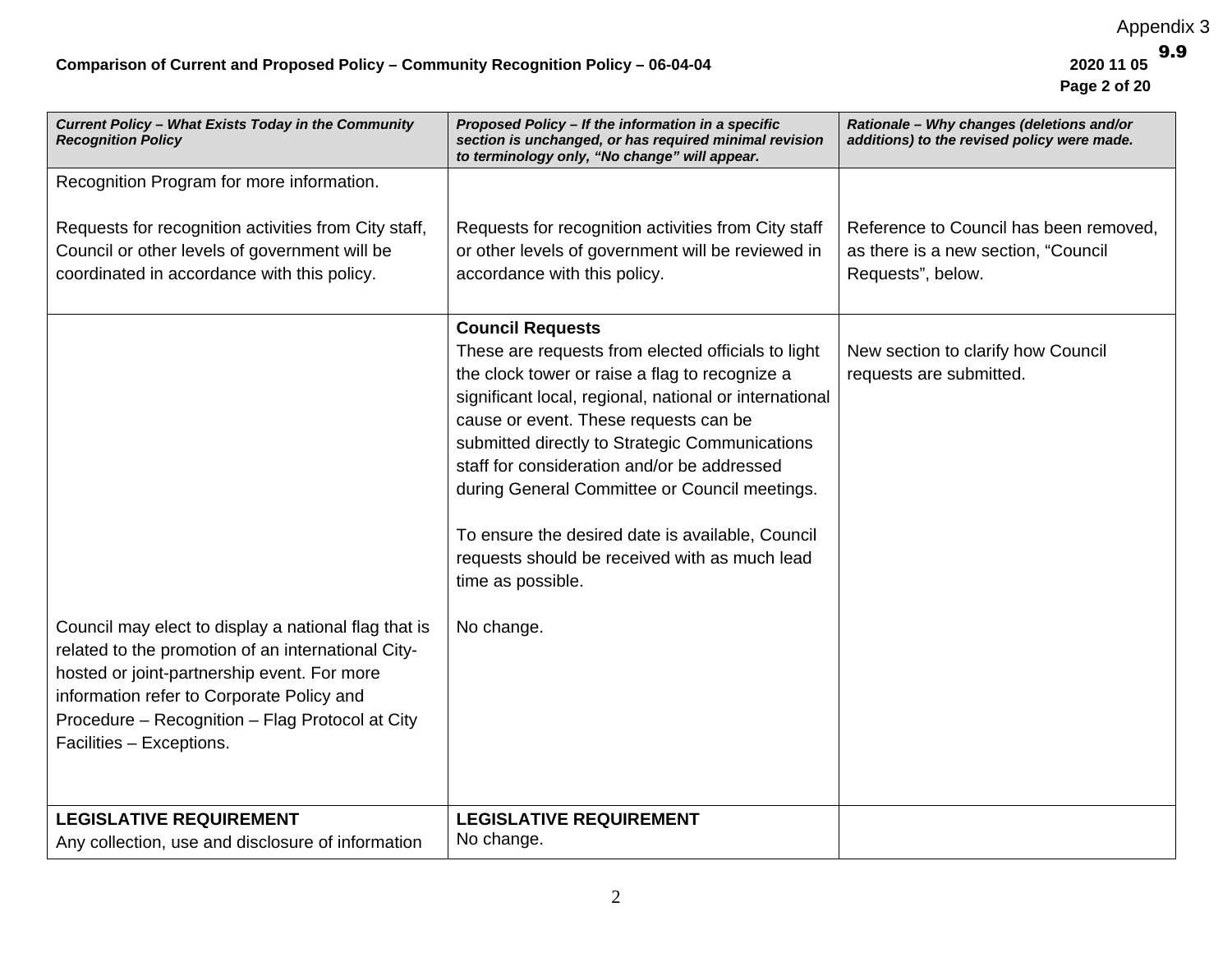| Current Policy - What Exists Today in the Community<br><b>Recognition Policy</b> | Proposed Policy - If the information in a specific<br>section is unchanged, or has required minimal revision<br>to terminology only, "No change" will appear. | Rationale - Why changes (deletions and/or<br>additions) to the revised policy were made. |
|----------------------------------------------------------------------------------|---------------------------------------------------------------------------------------------------------------------------------------------------------------|------------------------------------------------------------------------------------------|
| under this policy will be undertaken in                                          |                                                                                                                                                               |                                                                                          |
| accordance with the Municipal Freedom of                                         |                                                                                                                                                               |                                                                                          |
| Information and Protection of Privacy Act.                                       |                                                                                                                                                               |                                                                                          |
| <b>DEFINITIONS</b>                                                               | <b>DEFINITIONS</b><br>For the purposes of this policy:                                                                                                        |                                                                                          |
| For the purposes of this policy:<br>"Commissioner" means the Corporation's       | "Commissioner" means the Corporation's                                                                                                                        |                                                                                          |
| Commissioner of Corporate Services, Chief                                        | Commissioner of Corporate Services and Chief                                                                                                                  |                                                                                          |
| Financial Officer and Deputy Treasurer and                                       | Financial Officer and includes any person who                                                                                                                 |                                                                                          |
| includes any person who has been authorized, in                                  | has been authorized, in writing, to temporarily act                                                                                                           |                                                                                          |
| writing, to temporarily act during absence or                                    | during absence or vacancy in that office.                                                                                                                     |                                                                                          |
| vacancy in that office.                                                          |                                                                                                                                                               |                                                                                          |
|                                                                                  |                                                                                                                                                               |                                                                                          |
| "Director" means the Director, Communications,                                   | "Director" means the Director, Strategic                                                                                                                      | Housekeeping change to reflect the                                                       |
| Corporate Services Department or his/her                                         | <b>Communications, Corporate Services</b>                                                                                                                     | rebrand of Communications to Strategic                                                   |
| designate.                                                                       | Department or their designate.                                                                                                                                | Communications.                                                                          |
| <b>ADMINISTRATION</b>                                                            | <b>ADMINISTRATION</b>                                                                                                                                         |                                                                                          |
| The Community Recognition Program is                                             | The Community Recognition Program is                                                                                                                          | Minor change to reflect the rebrand of                                                   |
| administered by the Communications Division,                                     | administered by the Strategic Communications                                                                                                                  | <b>Communications to Strategic</b>                                                       |
| Corporate Services Department, with the support                                  | Division, Corporate Services Department, with                                                                                                                 | Communications. This change has been                                                     |
| of the Facilities and Property Management                                        | the support of the Facilities and Property                                                                                                                    | made throughout the policy.                                                              |
| Division, Corporate Services Department and the                                  | Management Division, Corporate Services                                                                                                                       |                                                                                          |
| <b>Culture Division, Community Services</b>                                      | Department and the Culture Division, Community                                                                                                                |                                                                                          |
| Department.                                                                      | Services Department.                                                                                                                                          |                                                                                          |
| <b>CITY'S ROLE</b>                                                               | <b>CITY'S ROLE</b>                                                                                                                                            |                                                                                          |
| The City's relationship with community                                           | No change.                                                                                                                                                    |                                                                                          |
| organizations, volunteer groups or other                                         |                                                                                                                                                               |                                                                                          |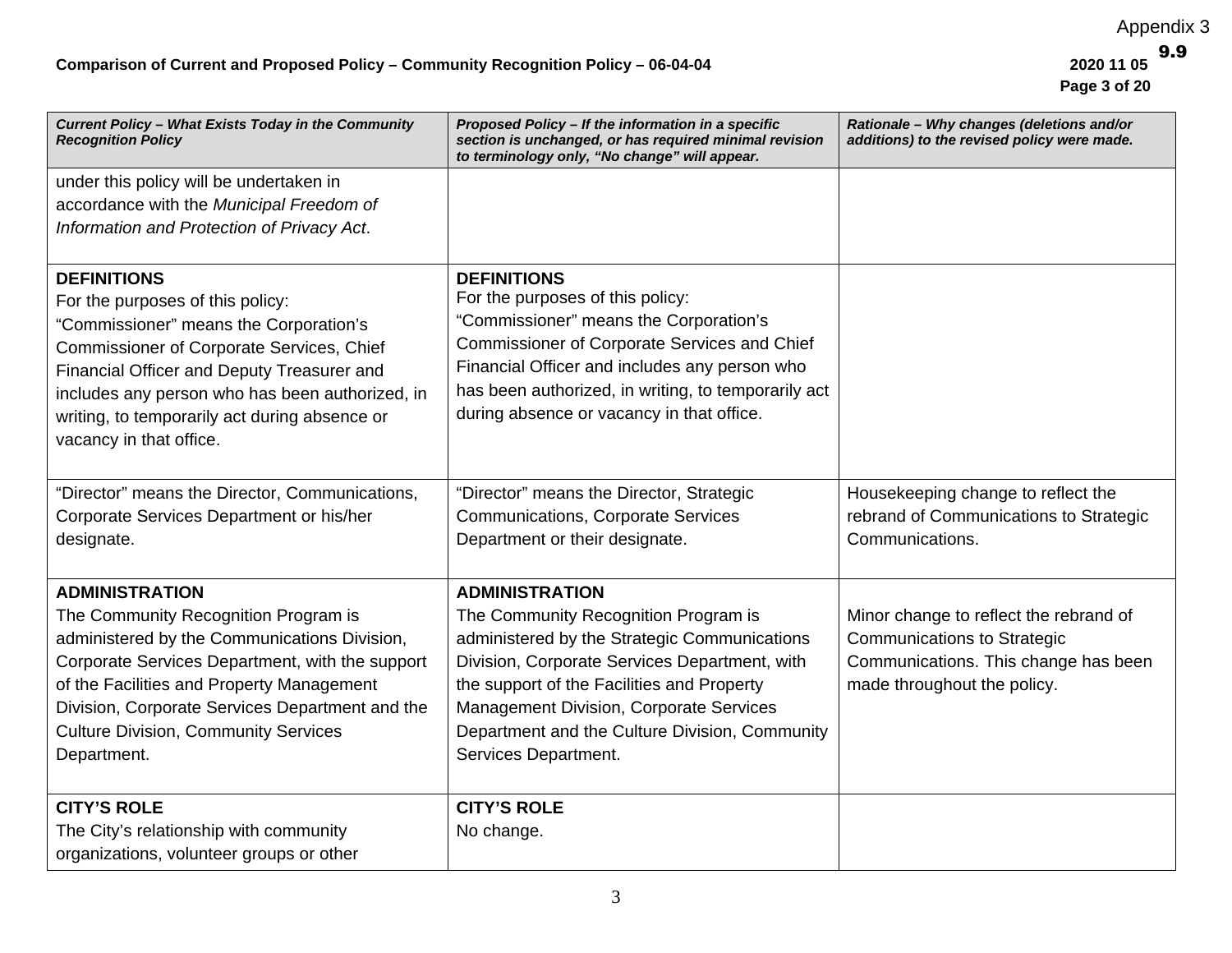| Current Policy - What Exists Today in the Community<br><b>Recognition Policy</b>                                                      | Proposed Policy - If the information in a specific<br>section is unchanged, or has required minimal revision<br>to terminology only, "No change" will appear.                                                                                                                                                                                                                                               | Rationale - Why changes (deletions and/or<br>additions) to the revised policy were made.                                                                                                                                                                                                                     |
|---------------------------------------------------------------------------------------------------------------------------------------|-------------------------------------------------------------------------------------------------------------------------------------------------------------------------------------------------------------------------------------------------------------------------------------------------------------------------------------------------------------------------------------------------------------|--------------------------------------------------------------------------------------------------------------------------------------------------------------------------------------------------------------------------------------------------------------------------------------------------------------|
| organizations under this program is one of support<br>only. Such support does not constitute civic                                    |                                                                                                                                                                                                                                                                                                                                                                                                             |                                                                                                                                                                                                                                                                                                              |
| endorsement and will not be seen to represent or                                                                                      |                                                                                                                                                                                                                                                                                                                                                                                                             |                                                                                                                                                                                                                                                                                                              |
| imply any partnership.                                                                                                                |                                                                                                                                                                                                                                                                                                                                                                                                             |                                                                                                                                                                                                                                                                                                              |
|                                                                                                                                       |                                                                                                                                                                                                                                                                                                                                                                                                             |                                                                                                                                                                                                                                                                                                              |
| <b>ACCOUNTABILITY</b>                                                                                                                 | <b>ACCOUNTABILITY</b>                                                                                                                                                                                                                                                                                                                                                                                       | Housekeeping change to reflect the                                                                                                                                                                                                                                                                           |
| <b>Communications Division</b>                                                                                                        | <b>Strategic Communications Division</b>                                                                                                                                                                                                                                                                                                                                                                    | rebrand of Communications to Strategic                                                                                                                                                                                                                                                                       |
| Communications staff are responsible for                                                                                              | Strategic Communications staff are responsible                                                                                                                                                                                                                                                                                                                                                              | Communications.                                                                                                                                                                                                                                                                                              |
|                                                                                                                                       | for:                                                                                                                                                                                                                                                                                                                                                                                                        |                                                                                                                                                                                                                                                                                                              |
| Reviewing all applications for compliance with<br>$\bullet$<br>the criteria outlined in this policy                                   | No change.<br>$\bullet$                                                                                                                                                                                                                                                                                                                                                                                     |                                                                                                                                                                                                                                                                                                              |
| Ensuring a previous request has not been<br>$\bullet$<br>processed for that calendar year (maximum of<br>one per year)                | Ensuring a previous request has not been<br>processed by the same group in the<br>previous 12 months (maximum of one<br>request per 12-month period)<br>Ensuring a previous request for the same<br>cause has not been processed in the<br>previous 12 months (maximum of one<br>request per cause over a 12-month period)<br>Ensuring the submitted/requested flag aligns<br>with the flag raising request | The bullet has been clarified to one<br>request in a 12 month period (e.g. June to<br>June), and not a calendar year (Jan. to<br>Dec.)<br>Additional clarification that each cause will<br>only be recognized once in a 12-month<br>period.<br>Additional bullet to ensure the correct flag<br>is displayed. |
| Approving all applications, in consultation with<br>$\bullet$<br>other departments/divisions and the<br>Commissioner, where necessary | Evaluating all applications, in consultation<br>with other departments/divisions, the<br>Director and the Commissioner, where<br>necessary                                                                                                                                                                                                                                                                  | Minor revision for clarity, as all<br>applications are reviewed but not all may<br>be approved.                                                                                                                                                                                                              |
| Notifying applicants of the outcome of their<br>application                                                                           | No change.                                                                                                                                                                                                                                                                                                                                                                                                  |                                                                                                                                                                                                                                                                                                              |
| Notifying the Mayor and Members of Council<br>$\bullet$<br>of approved recognition activities                                         | No change.<br>$\bullet$                                                                                                                                                                                                                                                                                                                                                                                     |                                                                                                                                                                                                                                                                                                              |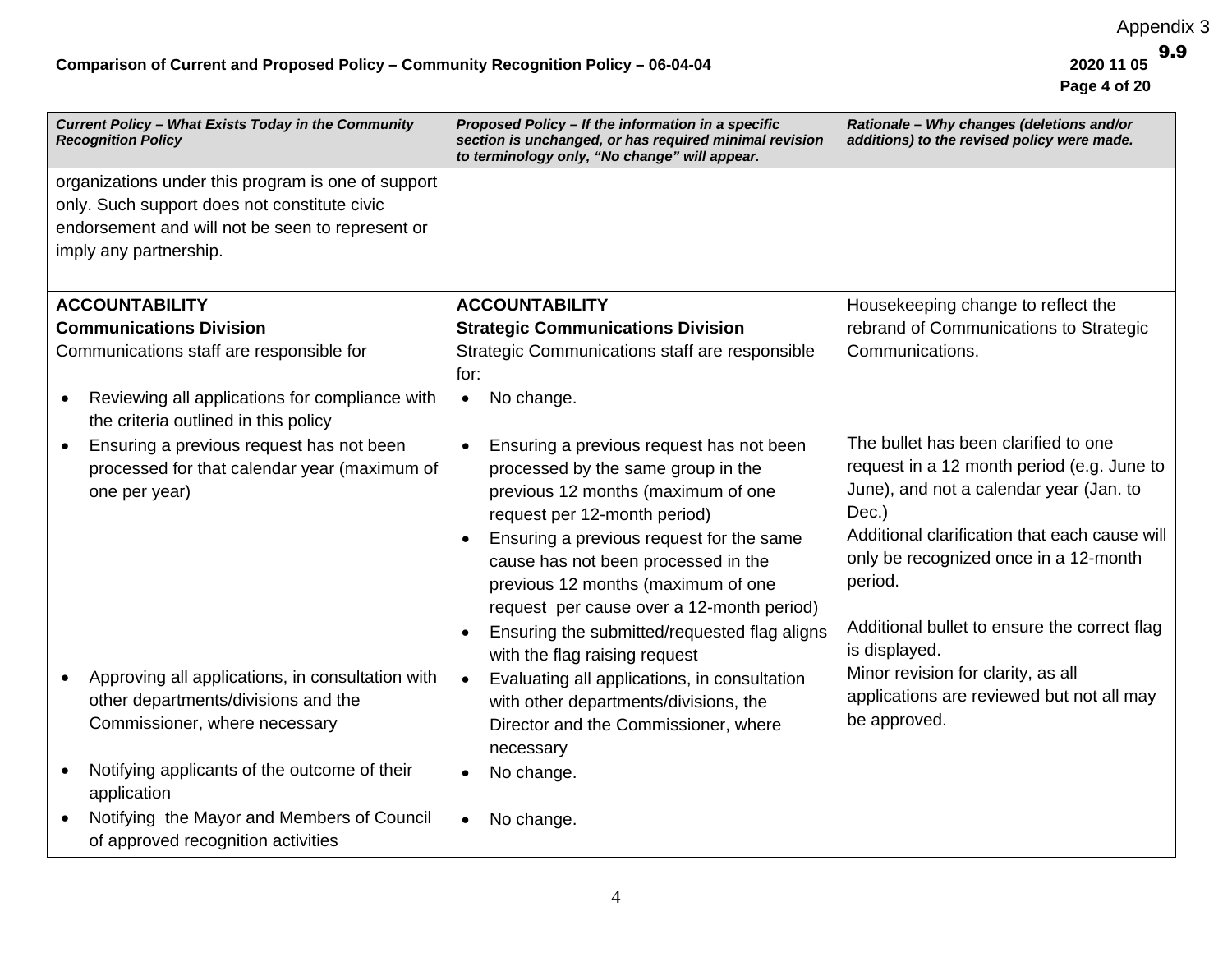| Current Policy - What Exists Today in the Community<br><b>Recognition Policy</b>                                                                                                                                                                                                                                                      | Proposed Policy - If the information in a specific<br>section is unchanged, or has required minimal revision<br>to terminology only, "No change" will appear.                                    | Rationale - Why changes (deletions and/or<br>additions) to the revised policy were made.      |
|---------------------------------------------------------------------------------------------------------------------------------------------------------------------------------------------------------------------------------------------------------------------------------------------------------------------------------------|--------------------------------------------------------------------------------------------------------------------------------------------------------------------------------------------------|-----------------------------------------------------------------------------------------------|
| Scheduling and completing all digital and<br>social media messaging, and<br>Advising applicable departments/divisions as<br>$\bullet$<br>required to prepare and complete approved<br>requests                                                                                                                                        | Scheduling and completing all approved<br>social media messaging, and<br>No change.<br>$\bullet$                                                                                                 | Minor revision for clarity.                                                                   |
| <b>Director</b><br>The Director is responsible for ensuring applicable<br>staff is aware of and trained on this policy.                                                                                                                                                                                                               | <b>Director</b><br>The Director is responsible for:<br>No change<br>$\bullet$<br>Approving all requests as evaluated by staff,<br>and<br>Escalating to the Commissioner as required<br>$\bullet$ | Revised to reflect current practice,<br>whereby all requests are approved by the<br>Director. |
| <b>CRITERIA</b><br>The following criteria must be met:<br>Groups/organizations must be Mississauga<br>1.<br>based or have an identifiable presence in the<br>Mississauga Community<br>The group/organization is able to<br>2.<br>a) Demonstrate that the event/occasion is<br>either of interest or benefit to the City as a<br>whole | <b>CRITERIA</b><br>The request must meet all the following criteria:                                                                                                                             | Bullets removed, as the intent is<br>demonstrated in bullet #5 of the revised<br>policy.      |
| <b>Or</b><br>b) Supports a municipal, regional, provincial<br>or federal government program or initiative.<br>The group/organization is not for profit<br>3.<br>Or                                                                                                                                                                    | The group/organization is a registered<br>1.<br>charity or not-for-profit and is not a<br>commercial or business operation.<br>Charities must include their nine-digit                           | Bullet expanded for clarity.                                                                  |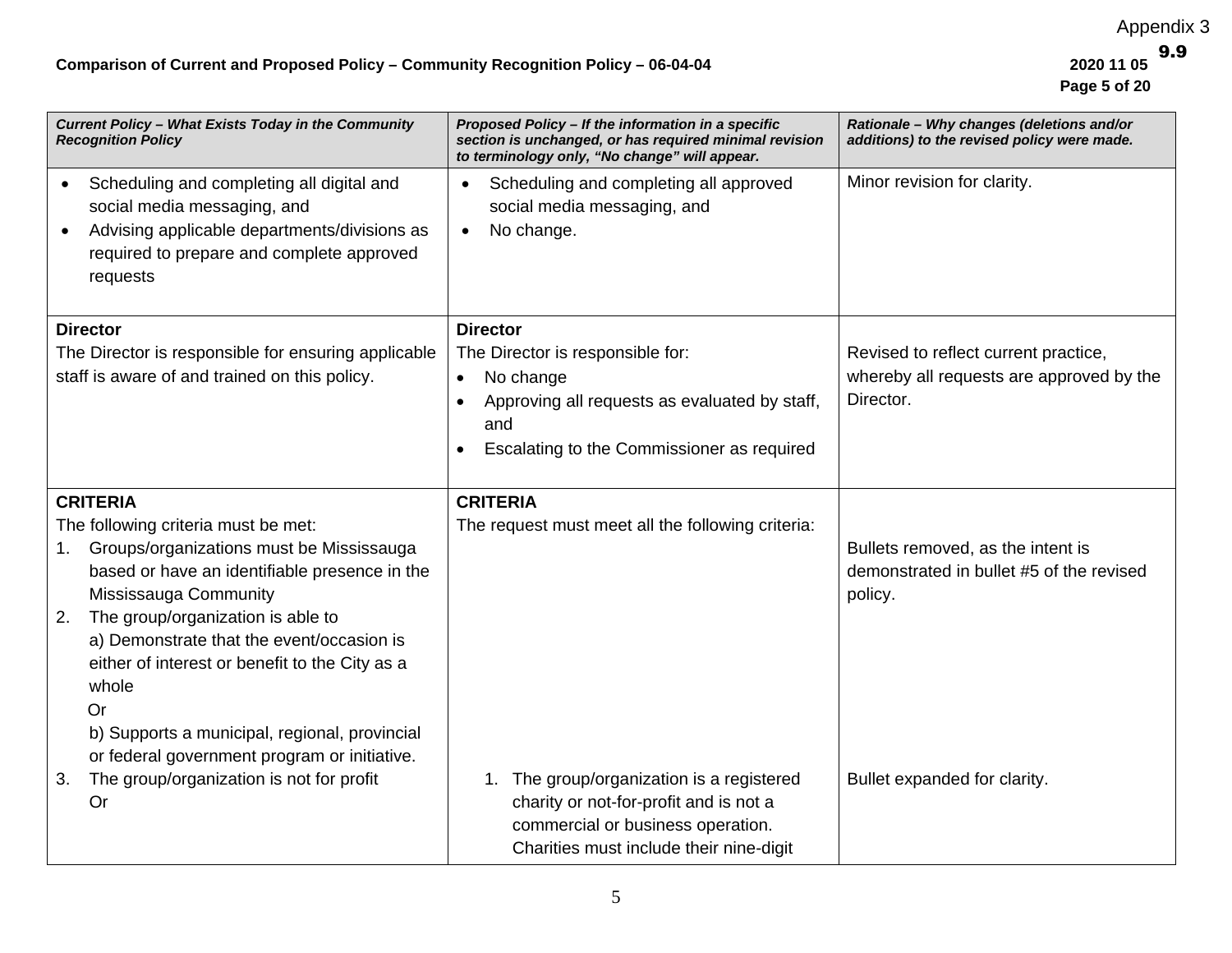| Current Policy - What Exists Today in the Community<br><b>Recognition Policy</b> |                                                                                                                                                                                 | Proposed Policy - If the information in a specific<br>section is unchanged, or has required minimal revision<br>to terminology only, "No change" will appear. |                                                                                                                                                                                                                                                       | Rationale - Why changes (deletions and/or<br>additions) to the revised policy were made.                                                                                                                                 |  |
|----------------------------------------------------------------------------------|---------------------------------------------------------------------------------------------------------------------------------------------------------------------------------|---------------------------------------------------------------------------------------------------------------------------------------------------------------|-------------------------------------------------------------------------------------------------------------------------------------------------------------------------------------------------------------------------------------------------------|--------------------------------------------------------------------------------------------------------------------------------------------------------------------------------------------------------------------------|--|
|                                                                                  |                                                                                                                                                                                 | 2.                                                                                                                                                            | registration number.<br>The group must have a presence in<br>Canada.                                                                                                                                                                                  |                                                                                                                                                                                                                          |  |
|                                                                                  | Is aligned with Health Canada's Calendar of<br><b>Health Promotion Days</b><br>Or                                                                                               | 3.                                                                                                                                                            | For health-related causes, the<br>event/activity must be aligned with Health<br><b>Canada's Calendar of Health Promotion</b><br>Days or it can be reasonably determined<br>that the cause/event/activity could<br>significantly impact the community. | There are now separate bullets for health<br>related causes and national flag raisings.<br>The criteria for health related causes has<br>been expanded beyond the Health<br>Canada Calendar of Health Promotion<br>Days. |  |
|                                                                                  | Represents a nation whose flag is recognized<br>by Global Affairs Canada                                                                                                        |                                                                                                                                                               | 4. For national flag raisings, the flag that is<br>being raised must represent a nation<br>whose flag is recognized by Global Affairs<br>Canada                                                                                                       |                                                                                                                                                                                                                          |  |
|                                                                                  |                                                                                                                                                                                 |                                                                                                                                                               | 5. For non-national flag raisings, the<br>imagery on the flag must clearly<br>represent the cause                                                                                                                                                     | Additional bullet for clarity.                                                                                                                                                                                           |  |
| 4.                                                                               | The group/organization's core values do not<br>conflict with the City's core values, vision or<br>strategic goals or do not adversely impact on<br>the City's identity          | 6.                                                                                                                                                            | No change.                                                                                                                                                                                                                                            |                                                                                                                                                                                                                          |  |
| 5.                                                                               | The group/organization and event must help<br>foster a spirit of community and a climate of<br>understanding and contribute to and enrich<br>the quality of life in Mississauga |                                                                                                                                                               | 7. The group/organization/event must raise<br>awareness and encourage participation in<br>fundraising initiatives, public awareness<br>campaigns and/or cultural, sport and                                                                           | Revised for consistency to reflect wording<br>from the Purpose section.                                                                                                                                                  |  |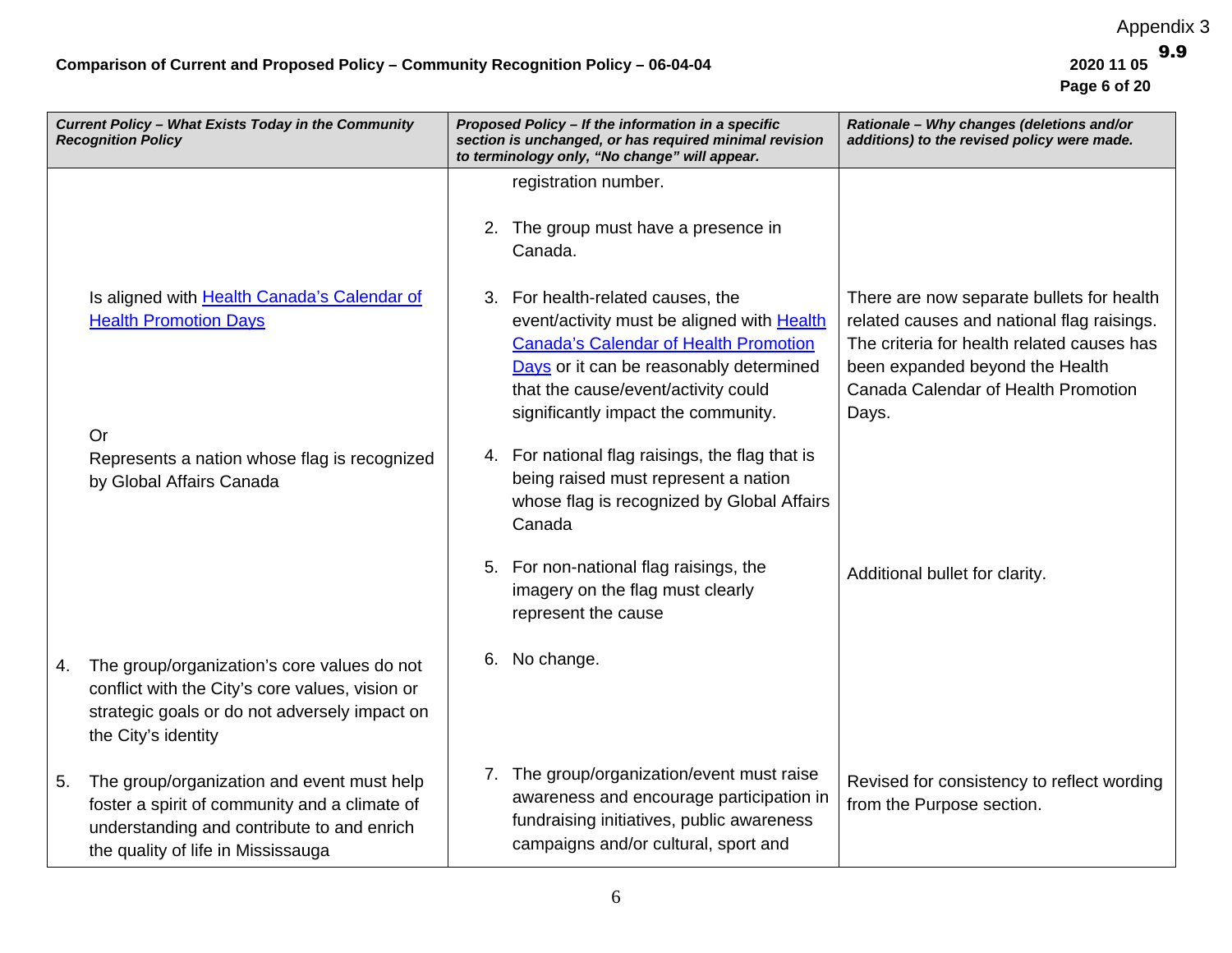|    | Current Policy - What Exists Today in the Community<br><b>Recognition Policy</b>          | Proposed Policy - If the information in a specific<br>Rationale - Why changes (deletions and/or<br>section is unchanged, or has required minimal revision<br>additions) to the revised policy were made.<br>to terminology only, "No change" will appear. |  |
|----|-------------------------------------------------------------------------------------------|-----------------------------------------------------------------------------------------------------------------------------------------------------------------------------------------------------------------------------------------------------------|--|
|    |                                                                                           | entertainment programs and activities                                                                                                                                                                                                                     |  |
|    |                                                                                           | that foster a spirit of community and                                                                                                                                                                                                                     |  |
|    |                                                                                           | contribute to enriching the quality of life in                                                                                                                                                                                                            |  |
|    |                                                                                           | Mississauga                                                                                                                                                                                                                                               |  |
| 6. | The content of the requested message for the<br>campaign, initiative, program or activity | In addition, the community recognition<br>8.<br>request:                                                                                                                                                                                                  |  |
| a) | May not be in conflict with any applicable<br>laws, City by-laws or policies              | No change.<br>a)                                                                                                                                                                                                                                          |  |
|    |                                                                                           | Does not advance the political interest<br>b).<br>Added to assist in decision making.                                                                                                                                                                     |  |
|    |                                                                                           | of any particular party or group                                                                                                                                                                                                                          |  |
| b) | Does not have the potential to incite violence<br>and hatred                              | No change.<br>C)                                                                                                                                                                                                                                          |  |
| C) | Does not present demeaning or derogatory<br>portrayals of individuals or groups           | No change.<br>d)                                                                                                                                                                                                                                          |  |
| d) | Is not of questionable taste in style,                                                    | No change.<br>e)                                                                                                                                                                                                                                          |  |
|    | substance or presentation method                                                          | No change.<br>f)                                                                                                                                                                                                                                          |  |
| e) | Does not minimize and/or detract from the<br>image of the City and/or its employee        |                                                                                                                                                                                                                                                           |  |
| f) | Is not a matter that represents the personal<br>conviction of an individual               | Is not a matter that represents<br>g)<br>Revised to remove "of an individual", as<br>personal conviction<br>the criteria may apply to groups.                                                                                                             |  |
|    | In light of generally prevailing community                                                | Last bullet removed, as it is difficult to                                                                                                                                                                                                                |  |
| g) | standards, is not likely to cause deep or                                                 | quantify.                                                                                                                                                                                                                                                 |  |
|    | widespread offence                                                                        |                                                                                                                                                                                                                                                           |  |
|    |                                                                                           |                                                                                                                                                                                                                                                           |  |
|    |                                                                                           | <b>CITY RESERVED PERIOD</b><br>New section to address operational needs                                                                                                                                                                                   |  |
|    |                                                                                           | The following days are reserved for internal, City<br>and goals.                                                                                                                                                                                          |  |
|    |                                                                                           | programming and may not be booked for any                                                                                                                                                                                                                 |  |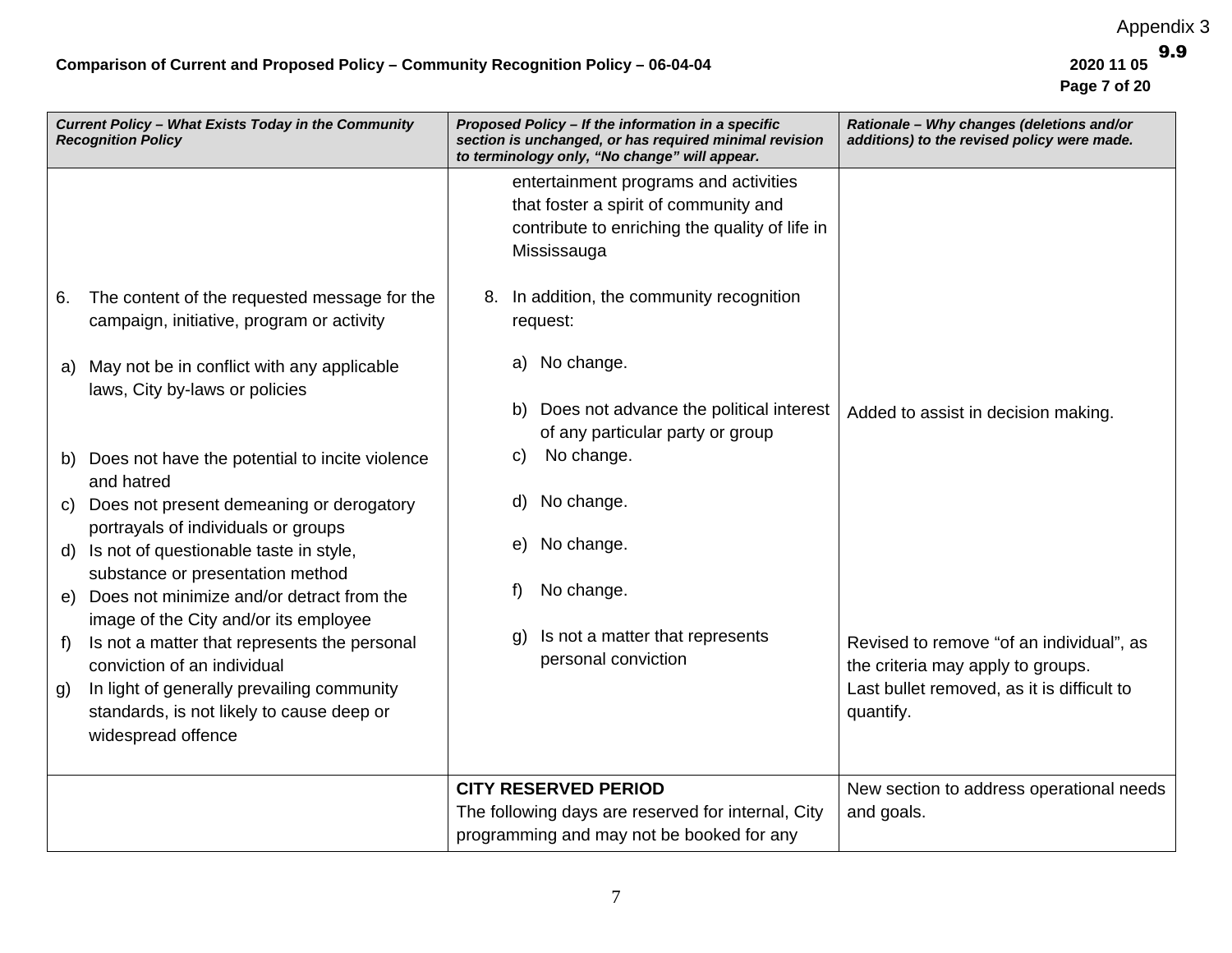| Current Policy - What Exists Today in the Community<br><b>Recognition Policy</b> | Proposed Policy - If the information in a specific<br>section is unchanged, or has required minimal revision<br>to terminology only, "No change" will appear. | Rationale - Why changes (deletions and/or<br>additions) to the revised policy were made. |
|----------------------------------------------------------------------------------|---------------------------------------------------------------------------------------------------------------------------------------------------------------|------------------------------------------------------------------------------------------|
|                                                                                  | community recognition activities. The reserved                                                                                                                |                                                                                          |
|                                                                                  | dates listed below can be changed or modified                                                                                                                 |                                                                                          |
|                                                                                  | by the City of Mississauga at any time, without                                                                                                               |                                                                                          |
|                                                                                  | notice. Please note that the reserved dates may                                                                                                               |                                                                                          |
|                                                                                  | also include the two preceding days.                                                                                                                          |                                                                                          |
|                                                                                  | The City's Strategic Communications team can                                                                                                                  |                                                                                          |
|                                                                                  | be contacted to determine availability. Please                                                                                                                |                                                                                          |
|                                                                                  | note that some of the dates listed below will                                                                                                                 |                                                                                          |
|                                                                                  | change from year to year.                                                                                                                                     |                                                                                          |
|                                                                                  | a) January 1 - New Year's Day                                                                                                                                 |                                                                                          |
|                                                                                  | b) February - Family Day (Ontario)                                                                                                                            |                                                                                          |
|                                                                                  | February 14 - Hazel McCallion Day and<br>C)                                                                                                                   |                                                                                          |
|                                                                                  | Valentine's Day                                                                                                                                               |                                                                                          |
|                                                                                  | d) March 17 - St. Patrick's Day                                                                                                                               |                                                                                          |
|                                                                                  | e) April 28 – National Day of Mourning                                                                                                                        |                                                                                          |
|                                                                                  | May (the second Sunday in May) -<br>f)                                                                                                                        |                                                                                          |
|                                                                                  | Mother's Day                                                                                                                                                  |                                                                                          |
|                                                                                  | May (the last Monday preceding May 25)<br>g)<br>- Victoria Day                                                                                                |                                                                                          |
|                                                                                  | June (third Sunday in June) - Father's<br>h)                                                                                                                  |                                                                                          |
|                                                                                  | Day                                                                                                                                                           |                                                                                          |
|                                                                                  | July 1 - Canada Day<br>i).                                                                                                                                    |                                                                                          |
|                                                                                  | September (the first Sunday in<br>$\mathsf{I}$                                                                                                                |                                                                                          |
|                                                                                  | September) - Labour Day                                                                                                                                       |                                                                                          |
|                                                                                  | October (second Monday in October) -<br>K)                                                                                                                    |                                                                                          |
|                                                                                  | <b>Thanksgiving Day</b>                                                                                                                                       |                                                                                          |
|                                                                                  | October 31 - Halloween<br>$\mathbf{D}$                                                                                                                        |                                                                                          |
|                                                                                  | m) November 11 - Remembrance Day                                                                                                                              |                                                                                          |
|                                                                                  | n) November - The City of Mississauga's                                                                                                                       |                                                                                          |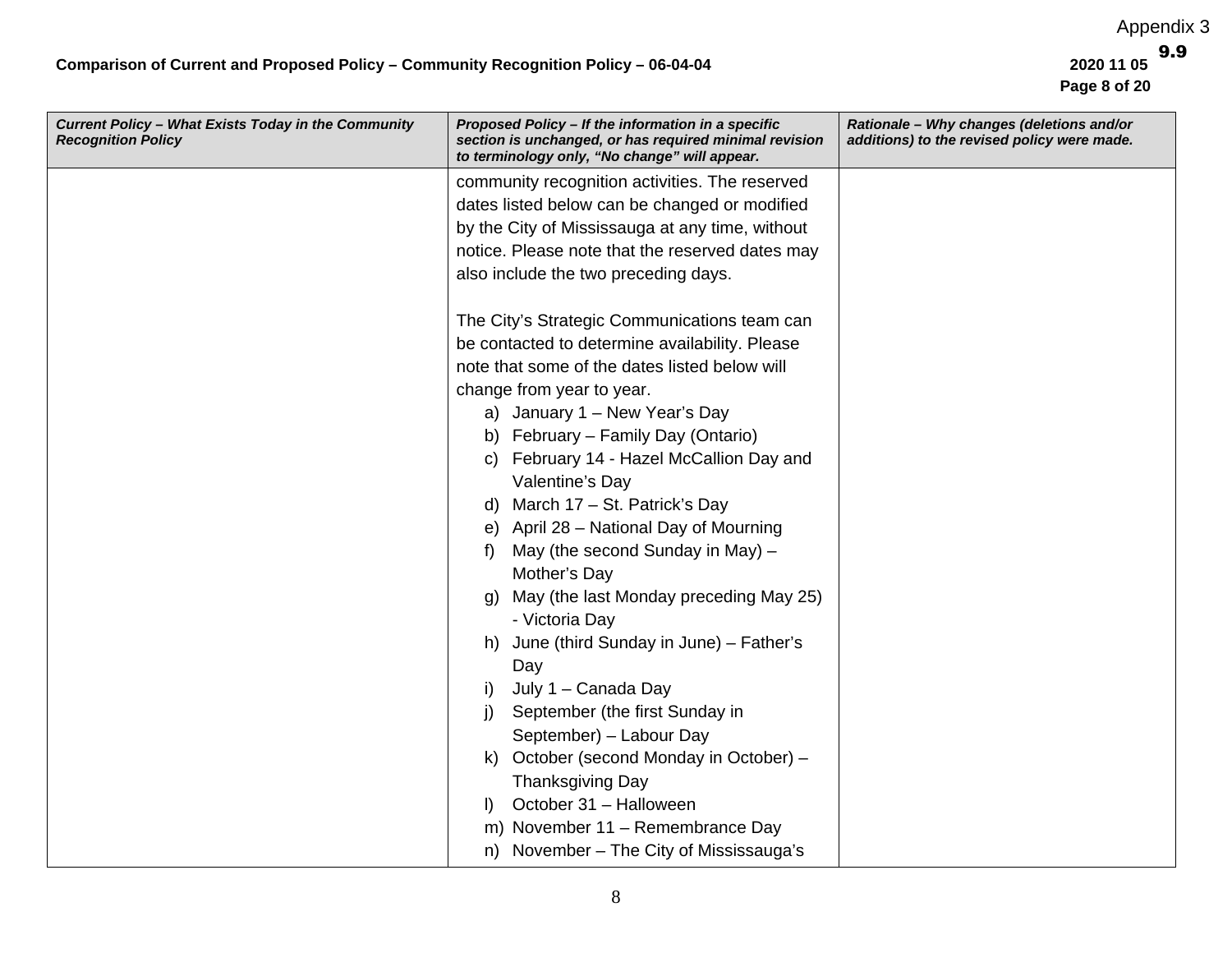| Current Policy - What Exists Today in the Community<br><b>Recognition Policy</b> | Proposed Policy - If the information in a specific<br>section is unchanged, or has required minimal revision<br>to terminology only, "No change" will appear.                                                                                                                                                                                                                                                                                                                                                                                                                                                                                                                                                                                                                                                                                                                                                                                                                                                    | Rationale - Why changes (deletions and/or<br>additions) to the revised policy were made.                                                                                                                                                                                                                                                                                                                                                                                                                                                                                                                                                                                                                                                          |
|----------------------------------------------------------------------------------|------------------------------------------------------------------------------------------------------------------------------------------------------------------------------------------------------------------------------------------------------------------------------------------------------------------------------------------------------------------------------------------------------------------------------------------------------------------------------------------------------------------------------------------------------------------------------------------------------------------------------------------------------------------------------------------------------------------------------------------------------------------------------------------------------------------------------------------------------------------------------------------------------------------------------------------------------------------------------------------------------------------|---------------------------------------------------------------------------------------------------------------------------------------------------------------------------------------------------------------------------------------------------------------------------------------------------------------------------------------------------------------------------------------------------------------------------------------------------------------------------------------------------------------------------------------------------------------------------------------------------------------------------------------------------------------------------------------------------------------------------------------------------|
|                                                                                  | Light up the Square event                                                                                                                                                                                                                                                                                                                                                                                                                                                                                                                                                                                                                                                                                                                                                                                                                                                                                                                                                                                        |                                                                                                                                                                                                                                                                                                                                                                                                                                                                                                                                                                                                                                                                                                                                                   |
|                                                                                  | o) December 31 - New Year's Eve                                                                                                                                                                                                                                                                                                                                                                                                                                                                                                                                                                                                                                                                                                                                                                                                                                                                                                                                                                                  |                                                                                                                                                                                                                                                                                                                                                                                                                                                                                                                                                                                                                                                                                                                                                   |
|                                                                                  | <b>STATE OF MOURNING</b><br>Certain days also represent the mandatory<br>dimming of the Civic Centre clock tower. The<br>dimming of the clock tower is in line with the half-<br>masting of Civic Centre flags and/or flags flying<br>at all City-owned facilities, as is done on the<br>Peace Tower in Ottawa. The City will light the<br>Civic Centre clock tower, office tower and façade<br>in a dimmed white light at dusk on the following<br>days in recognition of:<br>April 28 - National Day of Mourning, to<br>recognize those who have been injured or<br>killed in the workplace<br>June 23 - National Day of Remembrance for<br>$\bullet$<br><b>Victims of Terrorism</b><br>Second Sunday of September - Fallen<br>$\bullet$<br>Firefighters Memorial Day, to recognize all<br>firefighters who died in the line of duty during<br>the previous year<br>September 29 - National Police and Peace<br>Officers' National Memorial Day, to recognize<br>those who have made the ultimate sacrifice in | New section. There are currently two<br>annual planned days when the City<br>lowers flags at all facilities, as outlined in<br>Flag Protocol at City Facilities Policy 06-<br>04-03; Remembrance Day, November 11,<br>and the National Day of Mourning (April<br>28) To coincide with and enhance<br>recognition of these days, a policy<br>addition focused on State of Mourning<br>recognition is recommended. As part of<br>this recognition, the clock tower, office<br>tower and Civic Centre façade will be lit<br>starting at 8 p.m. During Community<br>Recognition lightings only the clock tower<br>portion of the Civic Centre is illuminated,<br>so this enhancement will focus on having<br>more of the Square and Civic Centre lit. |
|                                                                                  | the performance of their duties                                                                                                                                                                                                                                                                                                                                                                                                                                                                                                                                                                                                                                                                                                                                                                                                                                                                                                                                                                                  |                                                                                                                                                                                                                                                                                                                                                                                                                                                                                                                                                                                                                                                                                                                                                   |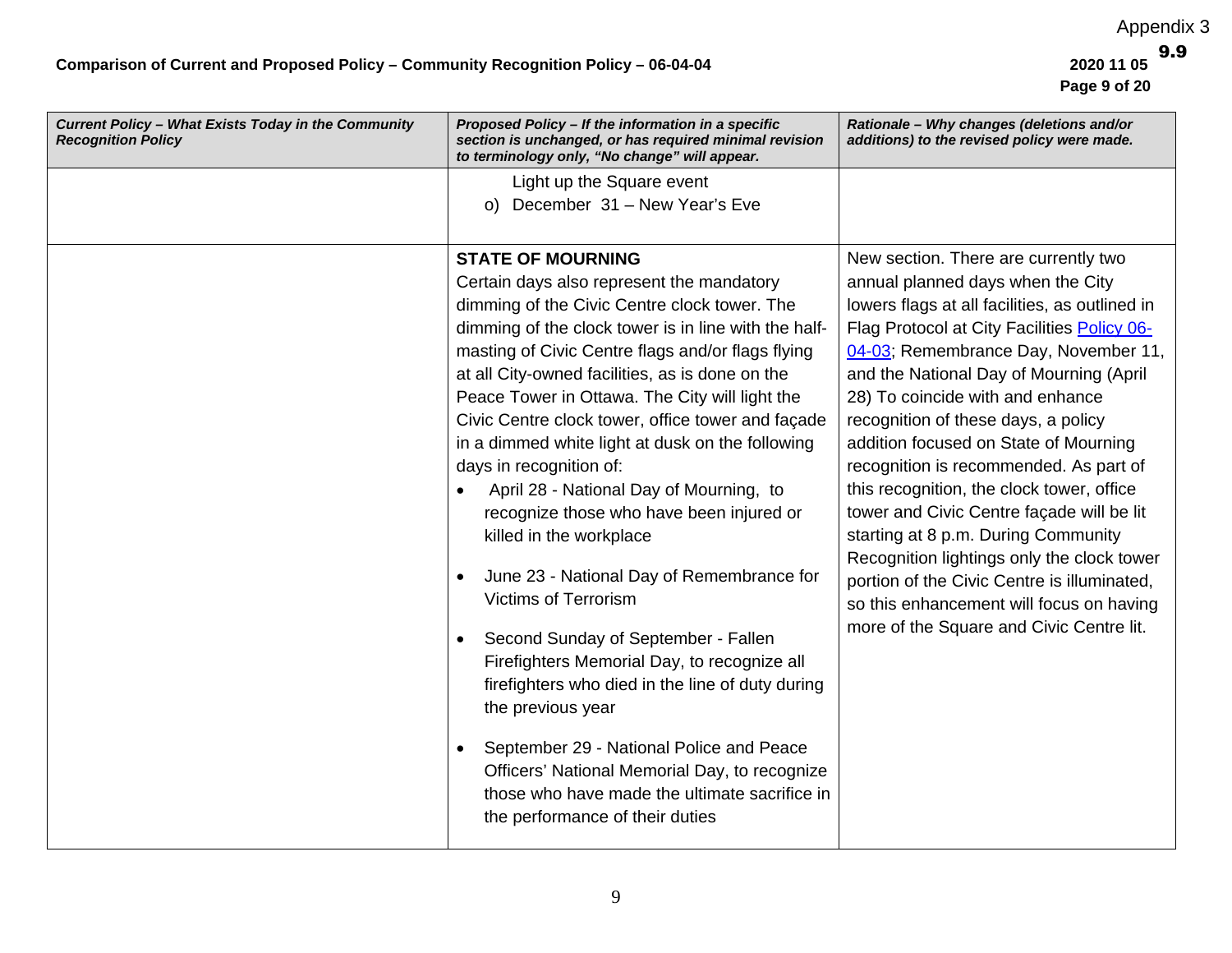| Current Policy - What Exists Today in the Community<br><b>Recognition Policy</b>                                                                                        | Proposed Policy - If the information in a specific<br>section is unchanged, or has required minimal revision<br>to terminology only, "No change" will appear.                                                                                                                                                                                                                                                                                                                                                                                                                                                                                                                                                                                                                                                        | Rationale - Why changes (deletions and/or<br>additions) to the revised policy were made.                                                                                                                                                                                                                                                                                                                                                                                                                                                                                                                                                                            |
|-------------------------------------------------------------------------------------------------------------------------------------------------------------------------|----------------------------------------------------------------------------------------------------------------------------------------------------------------------------------------------------------------------------------------------------------------------------------------------------------------------------------------------------------------------------------------------------------------------------------------------------------------------------------------------------------------------------------------------------------------------------------------------------------------------------------------------------------------------------------------------------------------------------------------------------------------------------------------------------------------------|---------------------------------------------------------------------------------------------------------------------------------------------------------------------------------------------------------------------------------------------------------------------------------------------------------------------------------------------------------------------------------------------------------------------------------------------------------------------------------------------------------------------------------------------------------------------------------------------------------------------------------------------------------------------|
|                                                                                                                                                                         | November 11 - Remembrance Day, to<br>honour the memory of all Canadians who<br>served their country in times of war<br>December 6 - National Day of Remembrance<br>and Action on Violence Against Women                                                                                                                                                                                                                                                                                                                                                                                                                                                                                                                                                                                                              |                                                                                                                                                                                                                                                                                                                                                                                                                                                                                                                                                                                                                                                                     |
|                                                                                                                                                                         | <b>OBSERVING TRAGIC EVENTS</b><br>The Mayor or Acting Mayor may direct that the<br>clock tower be lit to recognize a sudden and<br>significant local, national or international tragic<br>event that impacts the community. These<br>lightings may displace or interrupt a previously<br>scheduled recognition activity. In this case, the<br>requesting organizations/individual will be given<br>as much notice as possible about any changes to<br>their previously scheduled lighting. Strategic<br>Communications staff will work with the<br>requestor to reschedule their lighting.<br>Note: The City may choose to recognize<br>anniversaries of tragic events through<br>tower lighting/dimming on the first, fifth, 10 <sup>th</sup><br>and subsequent anniversaries at five-year<br>intervals thereafter. | New section. When unplanned, tragic<br>events take place, the Mayor or Acting<br>Mayor may provide direction to<br>acknowledge the incident through a clock<br>tower lighting or dimming. Past examples<br>of this include the Humboldt bus accident,<br>the Riya Rajkumar tragedy and the New<br>Zealand Mosque shootings.<br>Authority to initiate these lightings would<br>be limited to the Mayor or Acting Mayor.<br>Lightings for unplanned, tragic events will<br>be focused on the clock tower only,<br>similar to Community Recognition<br>lightings. The colour used will be dimmed<br>white, unless otherwise requested by the<br>Mayor or Acting Mayor. |
| <b>TYPES OF RECOGNITION</b>                                                                                                                                             | <b>TYPES OF RECOGNITION</b>                                                                                                                                                                                                                                                                                                                                                                                                                                                                                                                                                                                                                                                                                                                                                                                          |                                                                                                                                                                                                                                                                                                                                                                                                                                                                                                                                                                                                                                                                     |
| Community/non-profit groups and organizations<br>may qualify for one of the following types of<br>recognition, as appropriate<br>Community flag raising (on a flag pole | Non-profit groups and organizations may qualify<br>for one of the following types of recognition:<br>1. Community flag raising - on a flag pole                                                                                                                                                                                                                                                                                                                                                                                                                                                                                                                                                                                                                                                                      | Reference to "community" has been<br>removed; groups that qualify under the<br>criteria may not be strictly "community"<br>groups.                                                                                                                                                                                                                                                                                                                                                                                                                                                                                                                                  |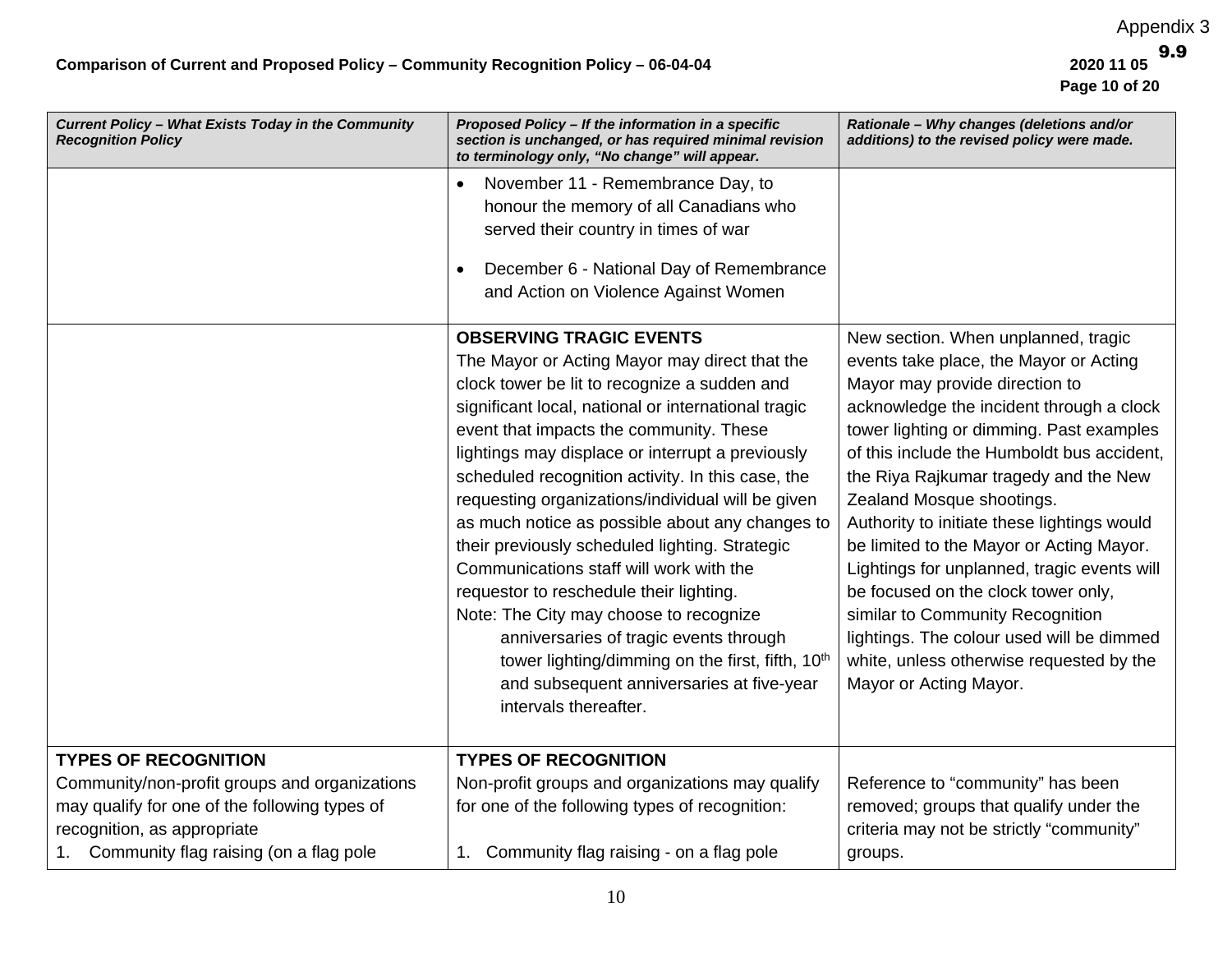| Current Policy - What Exists Today in the Community<br><b>Recognition Policy</b>                                                                                                                                                          | Proposed Policy - If the information in a specific<br>section is unchanged, or has required minimal revision<br>to terminology only, "No change" will appear.                                                                                                                                                                                                                    | Rationale - Why changes (deletions and/or<br>additions) to the revised policy were made.                                                              |
|-------------------------------------------------------------------------------------------------------------------------------------------------------------------------------------------------------------------------------------------|----------------------------------------------------------------------------------------------------------------------------------------------------------------------------------------------------------------------------------------------------------------------------------------------------------------------------------------------------------------------------------|-------------------------------------------------------------------------------------------------------------------------------------------------------|
| designated by the City on Mississauga<br>Celebration Square and digitally on the<br>Mississauga Celebration Square screens, as<br>available and in rotation with scheduled<br>programming)<br>Lighting of the City Hall Clock Tower<br>2. | designated by the City on Mississauga<br><b>Celebration Square (MCS)</b><br>Lighting of the Civic Centre clock tower<br>2.                                                                                                                                                                                                                                                       | The reference to digital display is covered<br>in the Flag Raising section below so has<br>been removed here.<br>Minor change to reflect Civic Centre |
| Recognition requests will be reviewed and                                                                                                                                                                                                 | No change.                                                                                                                                                                                                                                                                                                                                                                       | instead of City Hall.                                                                                                                                 |
| evaluated in the order they are received.                                                                                                                                                                                                 | A cause will only be recognized once per 12-<br>month period even if the request was made by a<br>different organization.                                                                                                                                                                                                                                                        | Clarified the limitation of one recognition<br>per 12-month period for each cause.                                                                    |
| Community/non-profit groups and organizations<br>will be limited to one request per year.                                                                                                                                                 | Non-profit groups and organizations will be<br>limited to one community recognition (flag raising<br>OR tower lighting) request per 12-month period.                                                                                                                                                                                                                             | Revised to clarify that "one request"<br>includes both flag raising and lighting of<br>the tower. "Community" removed.                                |
| A flag raising and lighting request may occur on<br>the same day; but two flag raisings or two lightings<br>will not be permitted on the same day.                                                                                        | A flag raising and lighting request may occur on<br>the same day if the causes are different, with the<br>exception of the City's recognition of Pride in<br>Mississauga. In this case, both a flag raising and<br>tower lighting for the same cause can take place<br>on the same day. However, two flag raisings or<br>two lightings will not be permitted on the same<br>day. | Clarified that the causes must be<br>different, with the exception of recognition<br>of Pride.                                                        |
| Flags will remain in place for one day (up to 24<br>hours) and take place on the requested date, as                                                                                                                                       | Flags will remain in place for one day (up to 24<br>hours) and take place on the approved date.                                                                                                                                                                                                                                                                                  | Minor revision to indicate "approved date"<br>instead of "requested date".                                                                            |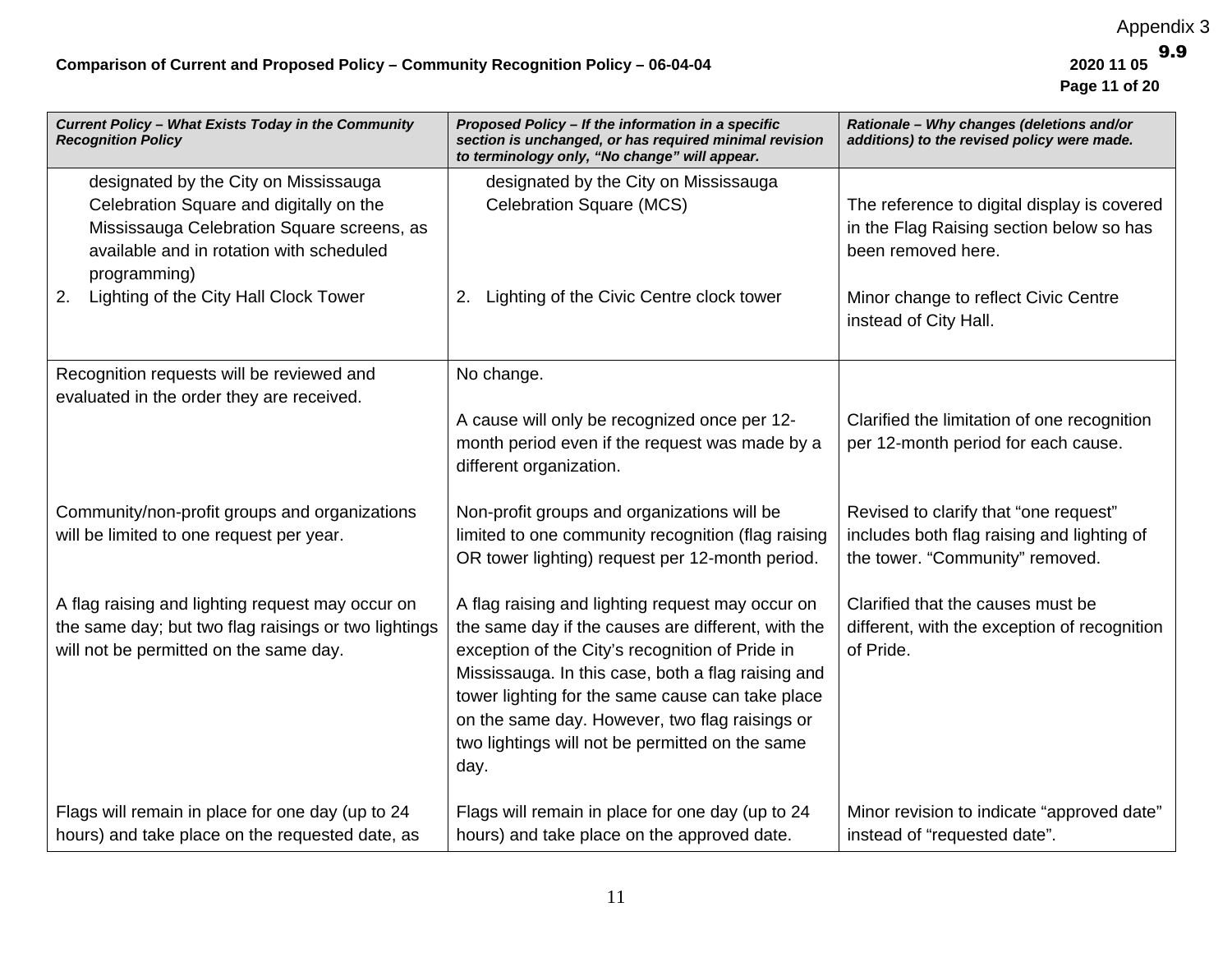| Current Policy - What Exists Today in the Community<br><b>Recognition Policy</b> | Proposed Policy - If the information in a specific<br>section is unchanged, or has required minimal revision<br>to terminology only, "No change" will appear. | Rationale - Why changes (deletions and/or<br>additions) to the revised policy were made. |
|----------------------------------------------------------------------------------|---------------------------------------------------------------------------------------------------------------------------------------------------------------|------------------------------------------------------------------------------------------|
| per the application submitted. Lightings will occur                              | Lightings will occur for one evening and take                                                                                                                 |                                                                                          |
| for one evening and take place on the approved                                   | place on the approved date.                                                                                                                                   |                                                                                          |
| date.                                                                            |                                                                                                                                                               |                                                                                          |
| 1. Flag Raising                                                                  | 1. Flag Raising                                                                                                                                               |                                                                                          |
| The City of Mississauga will raise flags for                                     | The City of Mississauga will raise flags for                                                                                                                  | "Community" removed. Clarified that the                                                  |
| community/non-profit groups and organizations                                    | non-profit groups and organizations that meet                                                                                                                 | requestor must provide both a physical                                                   |
| that meet the criteria in this policy. The                                       | the criteria in this policy. The requestor will be                                                                                                            | and digital flag.                                                                        |
| requestor will be responsible to provide the                                     | responsible for providing a physical flag, along                                                                                                              |                                                                                          |
| flag.                                                                            | with an identical digital copy.                                                                                                                               |                                                                                          |
| Requests will be reviewed and evaluated in the                                   | Requests will be reviewed and evaluated in                                                                                                                    | Minor wording changes for clarity, no                                                    |
| order they are received. Flag raisings will be                                   | the order they are received. Flag raisings will                                                                                                               | change to intent or process.                                                             |
| done on a flag pole designated by the City on                                    | take place on a flag pole designated by the                                                                                                                   |                                                                                          |
| Mississauga Celebration Square and digitally                                     | City on MCS. The flag raising will be                                                                                                                         |                                                                                          |
| on the Mississauga Celebration Square                                            | recognized digitally on MCS media screens,                                                                                                                    |                                                                                          |
| screens, as available and in rotation with                                       | as space is available and in rotation with                                                                                                                    |                                                                                          |
| scheduled programming.                                                           | scheduled programming.                                                                                                                                        |                                                                                          |
|                                                                                  | The approved flag must be dropped-off to the                                                                                                                  | Provided detail on where the physical flag                                               |
|                                                                                  | Welcome Desk, located in the Mississauga                                                                                                                      | is to be dropped off/picked. Clarified this                                              |
|                                                                                  | Civic Centre, from 8:30a.m. to 4:30p.m.                                                                                                                       | is the requestor's responsibility, as there                                              |
|                                                                                  | Monday to Friday, no later than one week                                                                                                                      | have been cases in the past where the                                                    |
|                                                                                  | before the event. Flags must be picked-up at                                                                                                                  | flag was not retrieved and was left with                                                 |
|                                                                                  | the same location no later than ten business                                                                                                                  | Communications or other City staff                                                       |
|                                                                                  | days following the event. Flags that are not                                                                                                                  | involved with the flag-raising. Some                                                     |
|                                                                                  | retrieved within this time period will be                                                                                                                     | groups were relying on Communications                                                    |
|                                                                                  | disposed of by staff privately and in a                                                                                                                       | to provide the flag the next year if the flag                                            |
|                                                                                  | respectful manner.                                                                                                                                            | raising was an annual request.                                                           |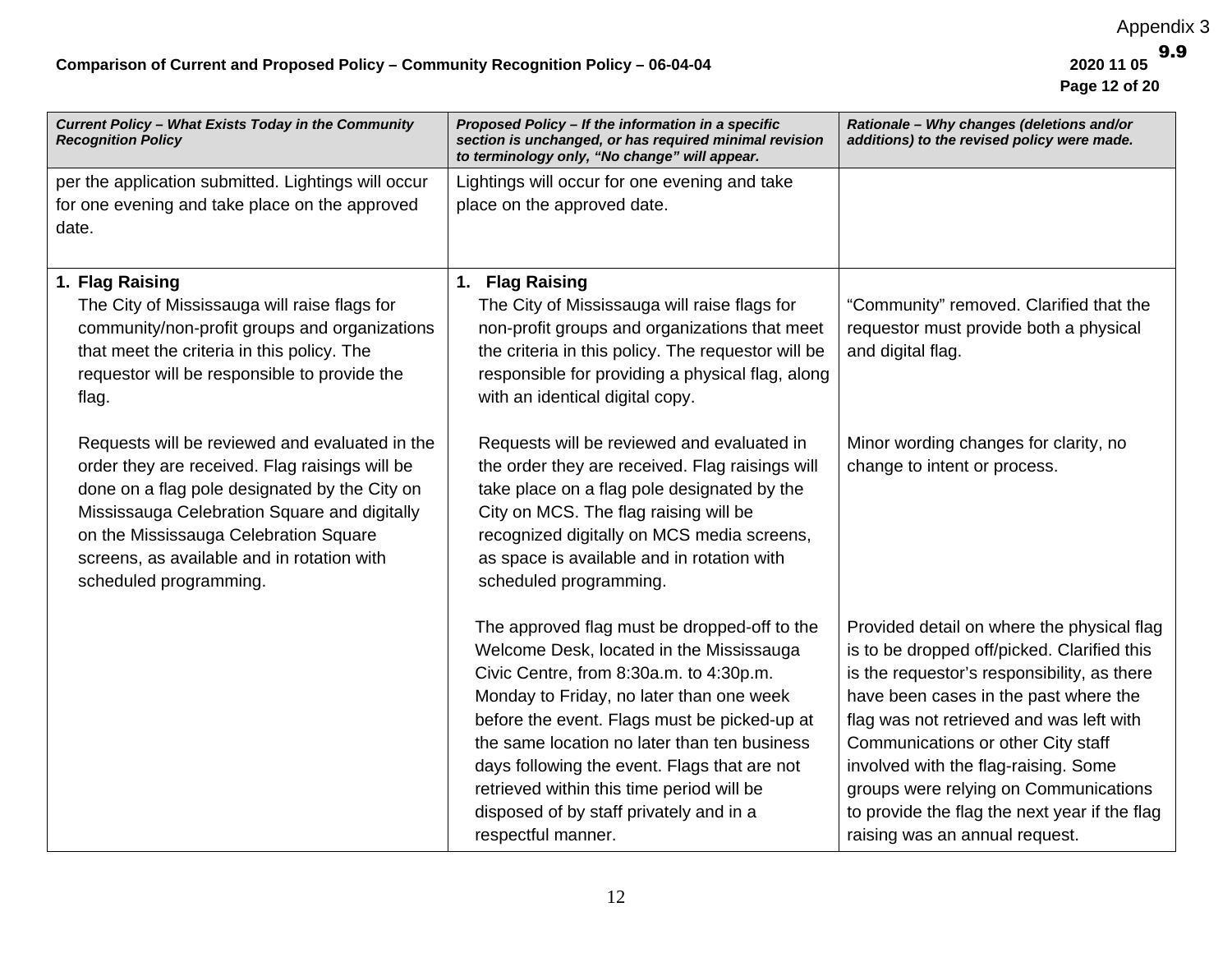| Current Policy - What Exists Today in the Community<br><b>Recognition Policy</b> | Proposed Policy - If the information in a specific<br>section is unchanged, or has required minimal revision<br>to terminology only, "No change" will appear. | Rationale - Why changes (deletions and/or<br>additions) to the revised policy were made. |
|----------------------------------------------------------------------------------|---------------------------------------------------------------------------------------------------------------------------------------------------------------|------------------------------------------------------------------------------------------|
| Flags will remain in place for one day (up to 24                                 | Flags will remain in place for one day (up to                                                                                                                 | Revised to clarify the "approved" date, not                                              |
| hours) and will occur on the requested date, as                                  | 24 hours) and will occur on the approved                                                                                                                      | the "requested" date.                                                                    |
| per the submitted application.                                                   | date.                                                                                                                                                         |                                                                                          |
|                                                                                  |                                                                                                                                                               |                                                                                          |
|                                                                                  | In the event that the Welcome Desk is not                                                                                                                     | New section to address the current and                                                   |
|                                                                                  | available, the flag must be provided to staff at the                                                                                                          | any future situations when the Welcome                                                   |
|                                                                                  | designated flag pole on Mississauga Celebration                                                                                                               | Desk is closed.                                                                          |
|                                                                                  | Square thirty minutes prior to the flag raising                                                                                                               |                                                                                          |
|                                                                                  | event. The requestor may arrange to retrieve the                                                                                                              |                                                                                          |
|                                                                                  | flag from Facility and Property Management staff                                                                                                              |                                                                                          |
|                                                                                  | when it is lowered 24 hours later or, if this is not                                                                                                          |                                                                                          |
|                                                                                  | possible, the flag will be retained by Facility and                                                                                                           |                                                                                          |
|                                                                                  | Property Management staff until such time as the                                                                                                              |                                                                                          |
|                                                                                  | Welcome Desk reopens. Organizations will be                                                                                                                   |                                                                                          |
|                                                                                  | notified when the Welcome Desk is open or other                                                                                                               |                                                                                          |
|                                                                                  | arrangements can be made for the requestor to                                                                                                                 |                                                                                          |
|                                                                                  | retrieve the flag. Flags that are not retrieved                                                                                                               |                                                                                          |
|                                                                                  | within ten business days of notification will be                                                                                                              |                                                                                          |
|                                                                                  | disposed of by staff privately and in a respectful                                                                                                            |                                                                                          |
|                                                                                  | manner.                                                                                                                                                       |                                                                                          |
|                                                                                  |                                                                                                                                                               |                                                                                          |
|                                                                                  | Flags will remain in place for one day (up to 24                                                                                                              |                                                                                          |
|                                                                                  | hours) and will occur on the approved date.                                                                                                                   |                                                                                          |
|                                                                                  |                                                                                                                                                               |                                                                                          |
|                                                                                  | In the event that there is a half-masting planned                                                                                                             |                                                                                          |
|                                                                                  | for the day following a flag raising, which                                                                                                                   |                                                                                          |
|                                                                                  | wouldn't allow the community flag to be flown for                                                                                                             |                                                                                          |
|                                                                                  | 24 hours, Strategic Communications staff will                                                                                                                 |                                                                                          |
|                                                                                  | advise the requestor as soon as possible.                                                                                                                     |                                                                                          |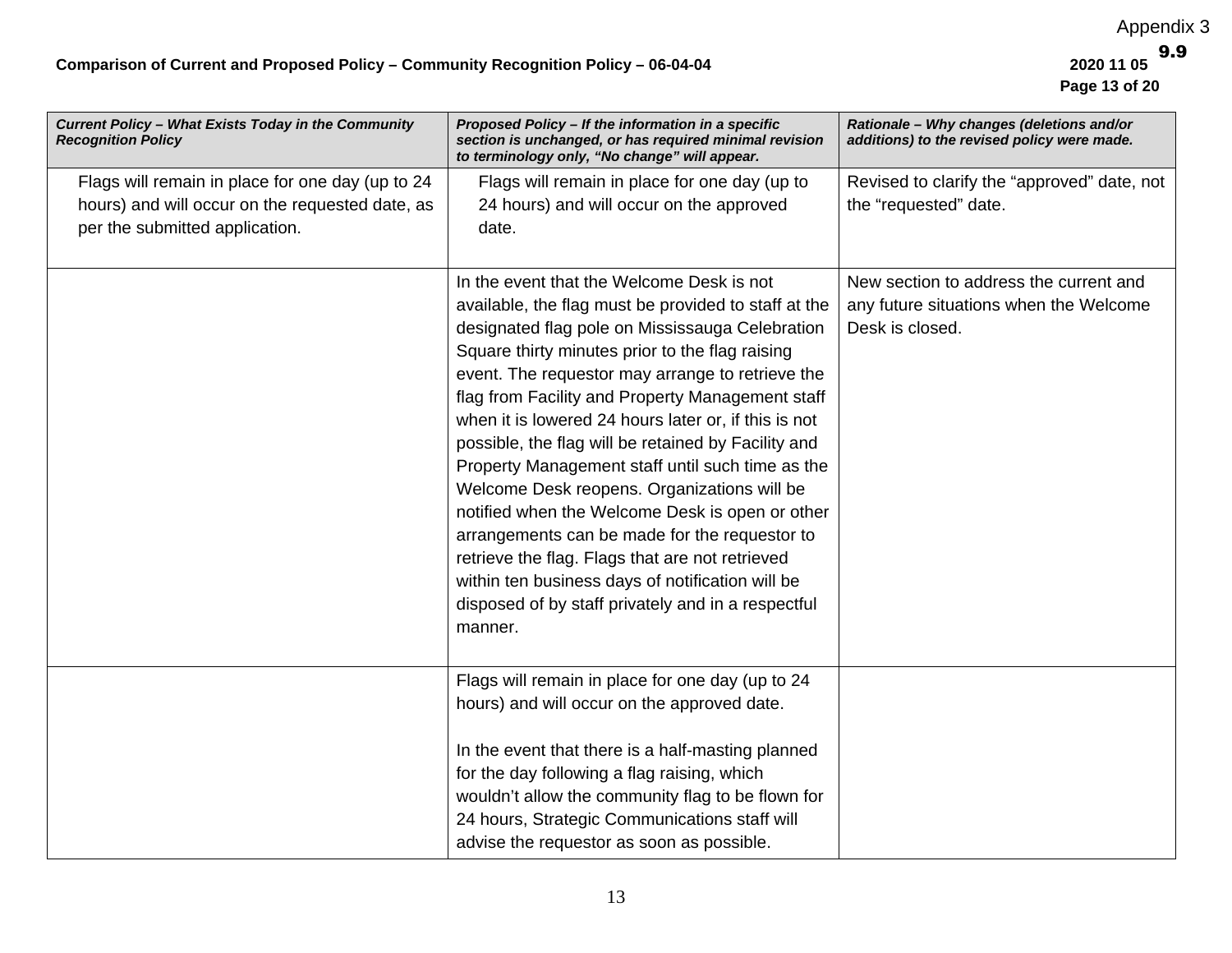| Current Policy - What Exists Today in the Community<br><b>Recognition Policy</b> | Proposed Policy - If the information in a specific<br>section is unchanged, or has required minimal revision<br>to terminology only, "No change" will appear. | Rationale - Why changes (deletions and/or<br>additions) to the revised policy were made. |
|----------------------------------------------------------------------------------|---------------------------------------------------------------------------------------------------------------------------------------------------------------|------------------------------------------------------------------------------------------|
| <b>Support Provided</b>                                                          | <b>Support Provided</b>                                                                                                                                       | Removed the caveat "depending on                                                         |
| Depending on availability, the City's support may                                | The support of City staff will consist of the                                                                                                                 | availability", as the City will complete all                                             |
| consist of one or more of the following.                                         | following:                                                                                                                                                    | approved requests.                                                                       |
| Communications staff will be responsible for:                                    | Strategic Communications staff will be                                                                                                                        |                                                                                          |
|                                                                                  | responsible for:                                                                                                                                              |                                                                                          |
| • Working with the Culture Division to advise of                                 | No change.                                                                                                                                                    |                                                                                          |
| the date and confirm availability of Mississauga<br><b>Celebration Square</b>    |                                                                                                                                                               |                                                                                          |
| • Coordinating with the Facilities and Property                                  | Coordinating with the Facilities and Property<br>$\bullet$                                                                                                    | Minor revision for clarity.                                                              |
| Management team to advise of the date,                                           | Management team to advise of the flag                                                                                                                         |                                                                                          |
| confirm resources and provide them the flag                                      | raising date, confirm resources and date of<br>the flag delivery                                                                                              |                                                                                          |
| • Working with the requestor and the Culture                                     | Preparing a virtual display on MCS digital                                                                                                                    | Preparation of the virtual display is                                                    |
| Division to prepare a virtual display on                                         | screens in rotation with scheduled                                                                                                                            | completed by Strategic Communications.                                                   |
| Mississauga Celebration Square digital                                           | programming (image to be provided by the                                                                                                                      |                                                                                          |
| screens, as available and in rotation with                                       | requestor)                                                                                                                                                    |                                                                                          |
| scheduled programming (image to be provided<br>by the requestor)                 |                                                                                                                                                               |                                                                                          |
| • Social media messaging for the designated day                                  | Coordinating social media messaging for the<br>$\bullet$                                                                                                      | Revised to include reference to links to                                                 |
| or first day of week/month of the designated                                     | designated day on the City's corporate                                                                                                                        | social media that the requestor must                                                     |
| period                                                                           | Twitter channel. Hashtags and website links                                                                                                                   | provide.                                                                                 |
|                                                                                  | to be provided by the requestor                                                                                                                               |                                                                                          |
| • Updating the flag raising listing on the                                       | Updating the online Community Recognition                                                                                                                     | Revised for ease of reading, no change to                                                |
| Community Recognition Program web page (as                                       | Program listing, and                                                                                                                                          | process.                                                                                 |
| each is approved) and                                                            |                                                                                                                                                               | Clarified that advance notice is given.                                                  |
| • Advising Mayor and Council of flag raisings                                    | Advising Mayor and Council of upcoming flag<br>$\bullet$<br>raisings                                                                                          |                                                                                          |
|                                                                                  |                                                                                                                                                               |                                                                                          |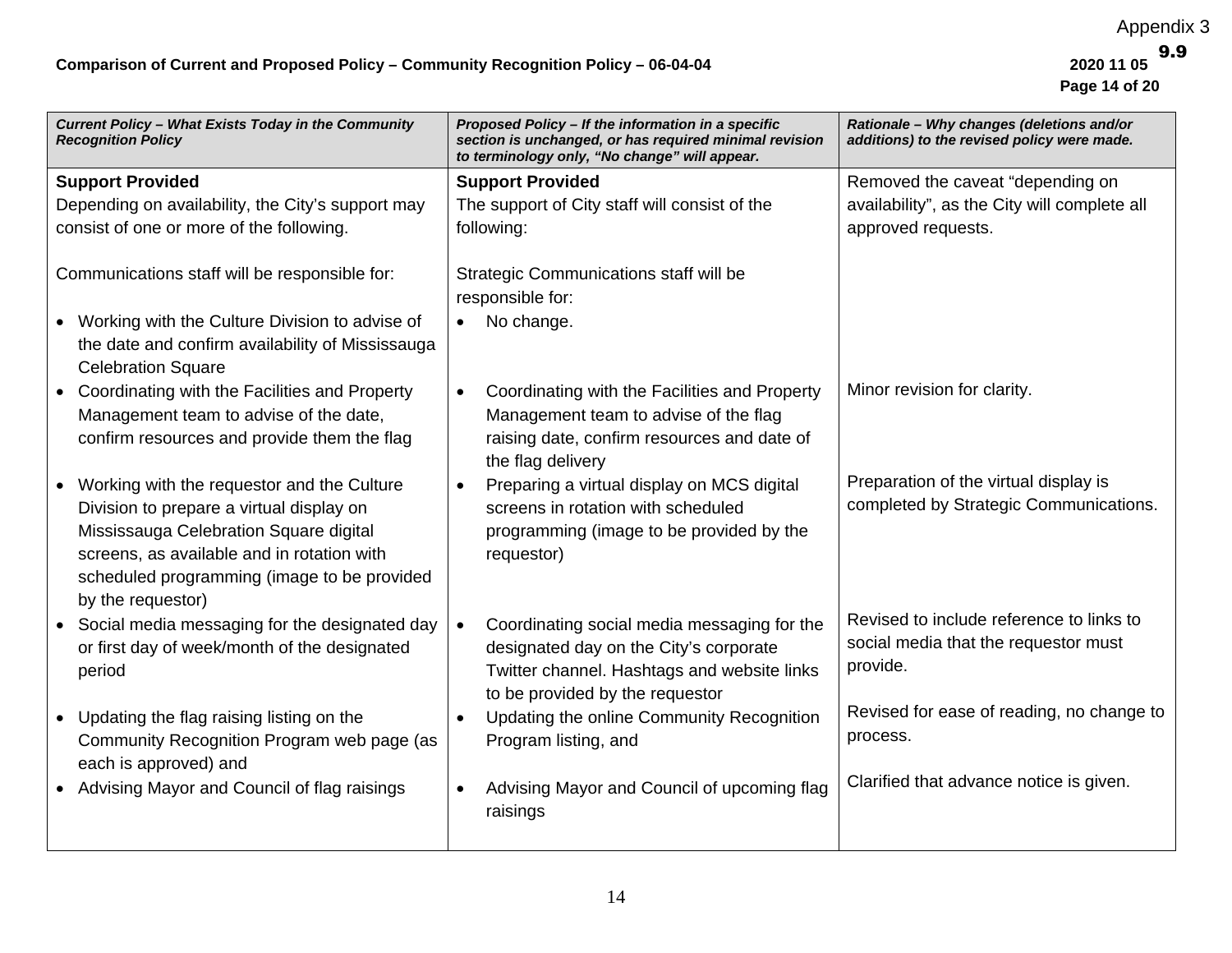| Current Policy - What Exists Today in the Community<br><b>Recognition Policy</b>                                                                                         | Proposed Policy - If the information in a specific<br>section is unchanged, or has required minimal revision<br>to terminology only, "No change" will appear.                                                                                                    | Rationale - Why changes (deletions and/or<br>additions) to the revised policy were made. |
|--------------------------------------------------------------------------------------------------------------------------------------------------------------------------|------------------------------------------------------------------------------------------------------------------------------------------------------------------------------------------------------------------------------------------------------------------|------------------------------------------------------------------------------------------|
| Facility and Property Management will be<br>responsible for:                                                                                                             | Facility and Property Management staff will be<br>responsible for:<br>Retrieving the flag from the Welcome Desk<br>$\bullet$                                                                                                                                     | Additional bullet to clarify FPM                                                         |
| • Raising and lowering of flags on designated                                                                                                                            | once it has been dropped off by the<br>requestor<br>No change.                                                                                                                                                                                                   | responsibilities and current process.                                                    |
| flag pole on Mississauga Celebration Square                                                                                                                              | Retrieving and returning the portable audio<br>$\bullet$<br>visual unit from the Tech Hub, Information<br>Technology, Civic Centre, and                                                                                                                          | Additional bullet to clarify FPM<br>responsibilities and current process.                |
| • Providing on-site technical support to facilitate<br>speeches during the flag raising ceremony<br>wherever possible                                                    |                                                                                                                                                                                                                                                                  | The bullet was removed, as this is not<br>current practice.                              |
|                                                                                                                                                                          | Returning the flag to the Welcome Desk to<br>be picked-up by the requestor                                                                                                                                                                                       | Additional bullet to clarify FPM<br>responsibilities and current process.                |
| Culture will be responsible for:<br>• Including virtual display on Mississauga<br>Celebration Square screens, as available and<br>in rotation with scheduled programming | Culture staff will be responsible for:<br>Confirming the availability of MCS and the<br>$\bullet$<br>digital media screens on the requested date,<br>and<br>Providing support as required in coordinating<br>the virtual display on the digital media<br>screens | Revised to reflect current practice.                                                     |
|                                                                                                                                                                          | Security Services staff will be responsible for:<br>Making Security Officers available during the<br>flag raising if a security risk has been<br>identified by Strategic Communications                                                                          | Added to clarify                                                                         |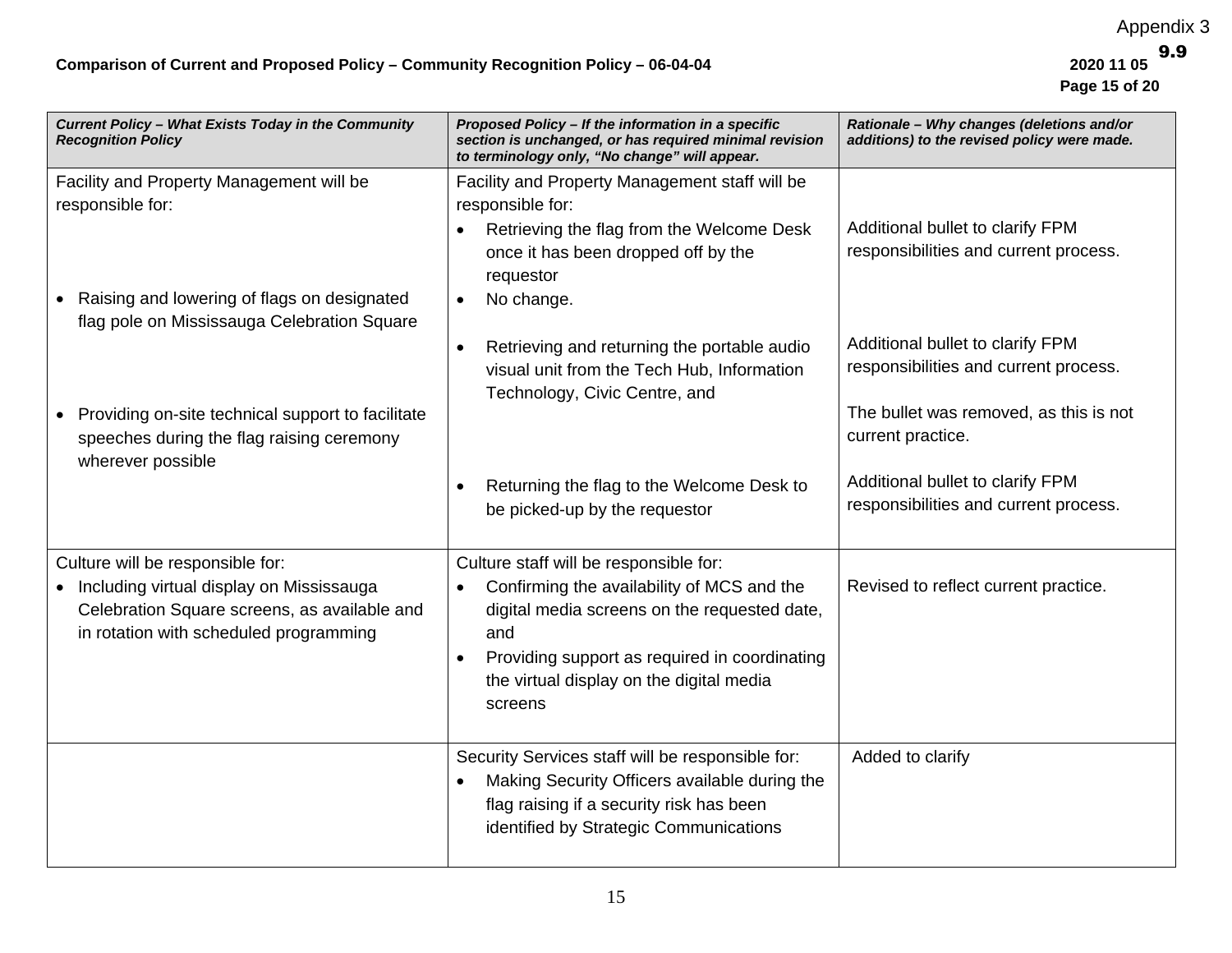| Current Policy - What Exists Today in the Community<br><b>Recognition Policy</b>                                                                                                                                                                     | Proposed Policy - If the information in a specific<br>section is unchanged, or has required minimal revision<br>to terminology only, "No change" will appear.          | Rationale - Why changes (deletions and/or<br>additions) to the revised policy were made.                                             |
|------------------------------------------------------------------------------------------------------------------------------------------------------------------------------------------------------------------------------------------------------|------------------------------------------------------------------------------------------------------------------------------------------------------------------------|--------------------------------------------------------------------------------------------------------------------------------------|
| 2. Lighting<br>The City of Mississauga will light the Civic<br>Centre Clock Tower for community/non-profit<br>groups and organizations that meet the criteria<br>in this policy.                                                                     | 2. Lighting<br>The City of Mississauga will light the Civic<br>Centre Clock Tower for non-profit groups and<br>organizations that meet the criteria in this<br>policy. | Minor change; removed "community", as<br>some groups may not be local.                                                               |
| Requests will be reviewed and evaluated in the<br>order they are received.                                                                                                                                                                           | No change.                                                                                                                                                             |                                                                                                                                      |
| Lightings will occur for one evening and will<br>take place on the approved date, as per the<br>application submitted.                                                                                                                               | Lightings will occur for one evening and will<br>take place on the approved date. All lightings<br>will take place from dusk to dawn the following<br>morning.         | Revised to clarify the "approved" date, not<br>the "requested" date and to note the<br>duration.                                     |
| <b>Support Provided</b>                                                                                                                                                                                                                              | <b>Support Provided</b>                                                                                                                                                |                                                                                                                                      |
| Depending on availability, the City's support may<br>consist of one or more of the following.<br>Communications staff will be responsible for:                                                                                                       | The support of City staff may consist of one or<br>more of the following:<br>Strategic Communications staff will be<br>responsible for:                                | Removed the caveat "depending on<br>availability", as the City will complete all<br>approved requests.                               |
| • Working with the Culture Division to advise of<br>the date and confirm availability of Mississauga<br><b>Celebration Square</b>                                                                                                                    | No change.                                                                                                                                                             |                                                                                                                                      |
| • Working with the requestor and the Culture<br>Division to prepare a virtual display on<br>Mississauga Celebration Square digital<br>screens, as available and in rotation with<br>scheduled programming (image to be provided<br>by the requestor) | Preparing a virtual display on MCS digital<br>$\bullet$<br>screens, as available and in rotation with<br>scheduled programming                                         | Revised to reflect Communications role in<br>preparing the virtual display. The<br>requestor is not required to provide an<br>image. |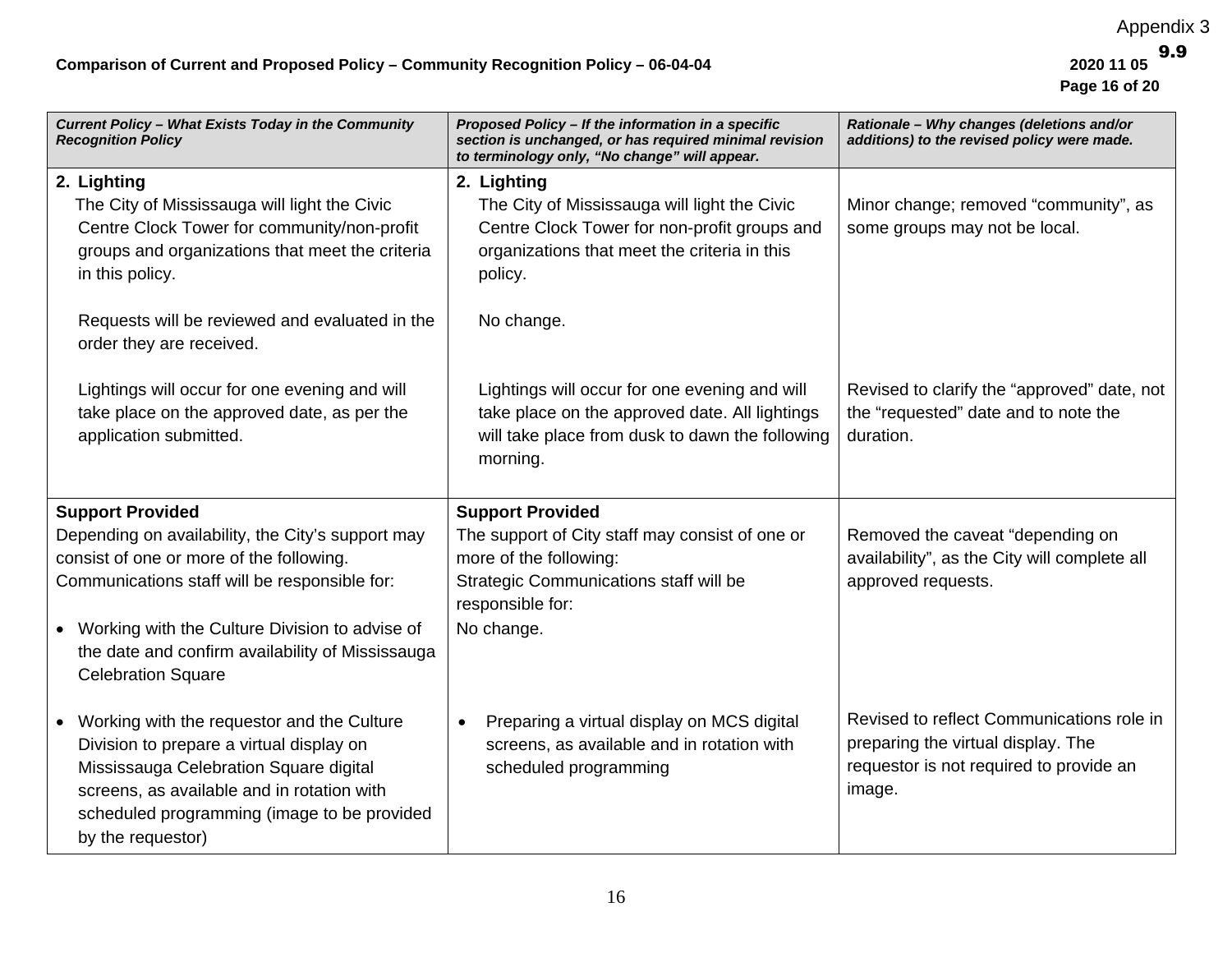| Current Policy - What Exists Today in the Community<br><b>Recognition Policy</b>                                                           | Proposed Policy - If the information in a specific<br>section is unchanged, or has required minimal revision<br>to terminology only, "No change" will appear.                       | Rationale - Why changes (deletions and/or<br>additions) to the revised policy were made.                         |
|--------------------------------------------------------------------------------------------------------------------------------------------|-------------------------------------------------------------------------------------------------------------------------------------------------------------------------------------|------------------------------------------------------------------------------------------------------------------|
| • Social media messaging for the designated day<br>or first day of week/month of the designated<br>period                                  | Coordinating social media messaging for the<br>$\bullet$<br>designated day. Hashtags and website links<br>to be provided by the requestor                                           | Revised to include reference to links to<br>social media that the requestor must<br>provide.                     |
| Updating the Clock Tower lighting listing on the<br>Community Recognition Program web page (as<br>each is approved) and                    | Updating the online Community Recognition<br>$\bullet$<br>Program listing                                                                                                           | Revised for ease of reading, no change to<br>process.                                                            |
| • Advising Mayor and Council (monthly) of the<br>Clock Tower lighting schedule, and                                                        | Advising Mayor and Council of upcoming<br>$\bullet$<br>Clock Tower lightings, and                                                                                                   | Minor revision for clarity; updates may not<br>be monthly.                                                       |
| Posting on social media (e.g. the City's<br>Corporate Twitter and Facebook channels) to<br>acknowledge the lighting recognition/activation | Posting on social media (e.g. the City's<br>$\bullet$<br>Corporate Twitter channel) to acknowledge<br>the lighting                                                                  | Revised to reflect current practice to post<br>on Twitter only.                                                  |
| Culture staff will be responsible for:                                                                                                     | Culture staff will be responsible for:                                                                                                                                              |                                                                                                                  |
| Managing the lighting equipment set-up and<br>activation, and                                                                              | No change.<br>$\bullet$<br>Providing on-call support should there be any<br>$\bullet$<br>challenges during the lighting, and                                                        | Bullet added to distinguish support for the<br>lighting.                                                         |
| Including a virtual display on Mississauga<br>Celebration Square screens, as available and<br>in rotation with scheduled programming       | Providing support as required in coordinating<br>the virtual display on the digital media<br>screens                                                                                | Revised to reflect current practice, as<br><b>Strategic Communications now completes</b><br>the virtual display. |
|                                                                                                                                            | Security Services staff will be responsible for:<br>Making security officers available during the<br>lighting if a security risk has been identified<br>by Strategic Communications | New section to clarify the role of Security<br>Services.                                                         |
| <b>APPLICATION PROCESS</b>                                                                                                                 | <b>APPLICATION PROCESS</b>                                                                                                                                                          |                                                                                                                  |
| Applications for flag raisings and lightings are                                                                                           | The process for applications for flag raisings and                                                                                                                                  | Requests for flag raisings and lightings                                                                         |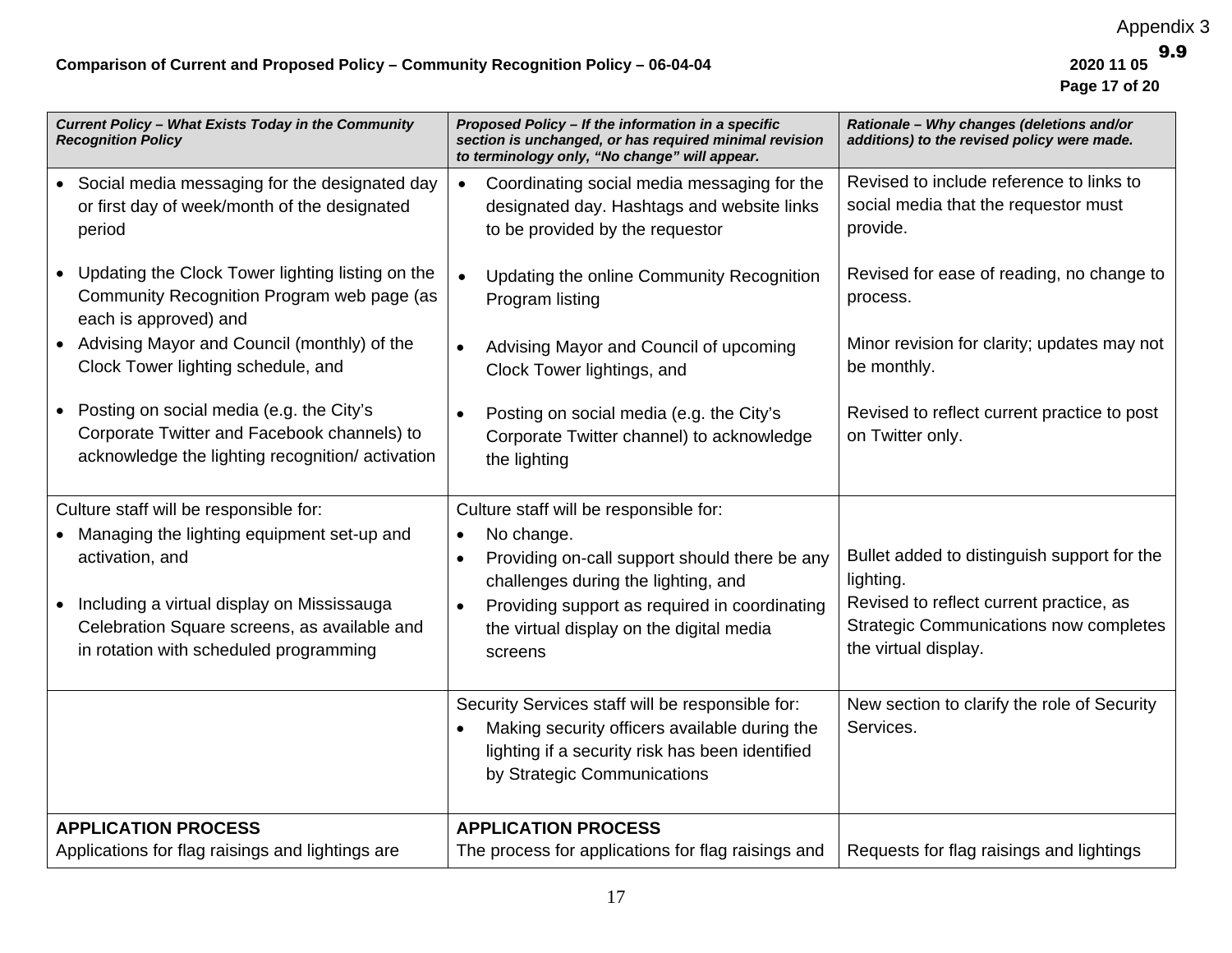| Current Policy - What Exists Today in the Community<br><b>Recognition Policy</b>                                                                                                                                                                                                                                                                                                                                | Proposed Policy - If the information in a specific<br>section is unchanged, or has required minimal revision<br>to terminology only, "No change" will appear.                                                                                                                                                                                                                                                                                                                                                             | Rationale - Why changes (deletions and/or<br>additions) to the revised policy were made.          |
|-----------------------------------------------------------------------------------------------------------------------------------------------------------------------------------------------------------------------------------------------------------------------------------------------------------------------------------------------------------------------------------------------------------------|---------------------------------------------------------------------------------------------------------------------------------------------------------------------------------------------------------------------------------------------------------------------------------------------------------------------------------------------------------------------------------------------------------------------------------------------------------------------------------------------------------------------------|---------------------------------------------------------------------------------------------------|
| available online on the Community Recognition<br>Program web page. (The application in alternative<br>formats is available upon request.) Staff will<br>review each application against the established<br>criteria.<br>Requests for flag raisings and lightings must be<br>received no later than six weeks before the<br>requested recognition date to allow for adequate<br>review, planning and scheduling. | lightings is available online on the Community<br>Recognition Program web page. (The application<br>in alternative formats is available upon request.)<br>Staff will review each application against the<br>established criteria.<br>Requests for flag raisings and lightings must be<br>received at least four weeks before the<br>requested recognition date to allow for adequate<br>review, planning and scheduling. Requests can<br>be submitted no earlier than 12 months before<br>the requested recognition date. | may now be submitted up to four weeks<br>before the requested date, instead of six.               |
| Exceptions to the timelines may be approved by<br>the Commissioner.                                                                                                                                                                                                                                                                                                                                             | No change.                                                                                                                                                                                                                                                                                                                                                                                                                                                                                                                | Clarified that requests can only be made<br>12 months in advance.                                 |
| The applicant will be advised by email<br>confirmation that their request has been approved,<br>including the date that the organization will be<br>recognized. Incomplete applications, including the<br>absence of any required images and promotional<br>messages, will not be finalized and will require the<br>applicant to submit a new application.                                                      | No change.                                                                                                                                                                                                                                                                                                                                                                                                                                                                                                                |                                                                                                   |
|                                                                                                                                                                                                                                                                                                                                                                                                                 | The requesting organization will be responsible<br>to extend invitations to prospective attendees,<br>including the Mayor and/or Members of Council.<br>The requesting organization is also responsible<br>for booking a room within the Civic Centre to                                                                                                                                                                                                                                                                  | This is the current practice and has been<br>added to the policy for clarity and<br>transparency. |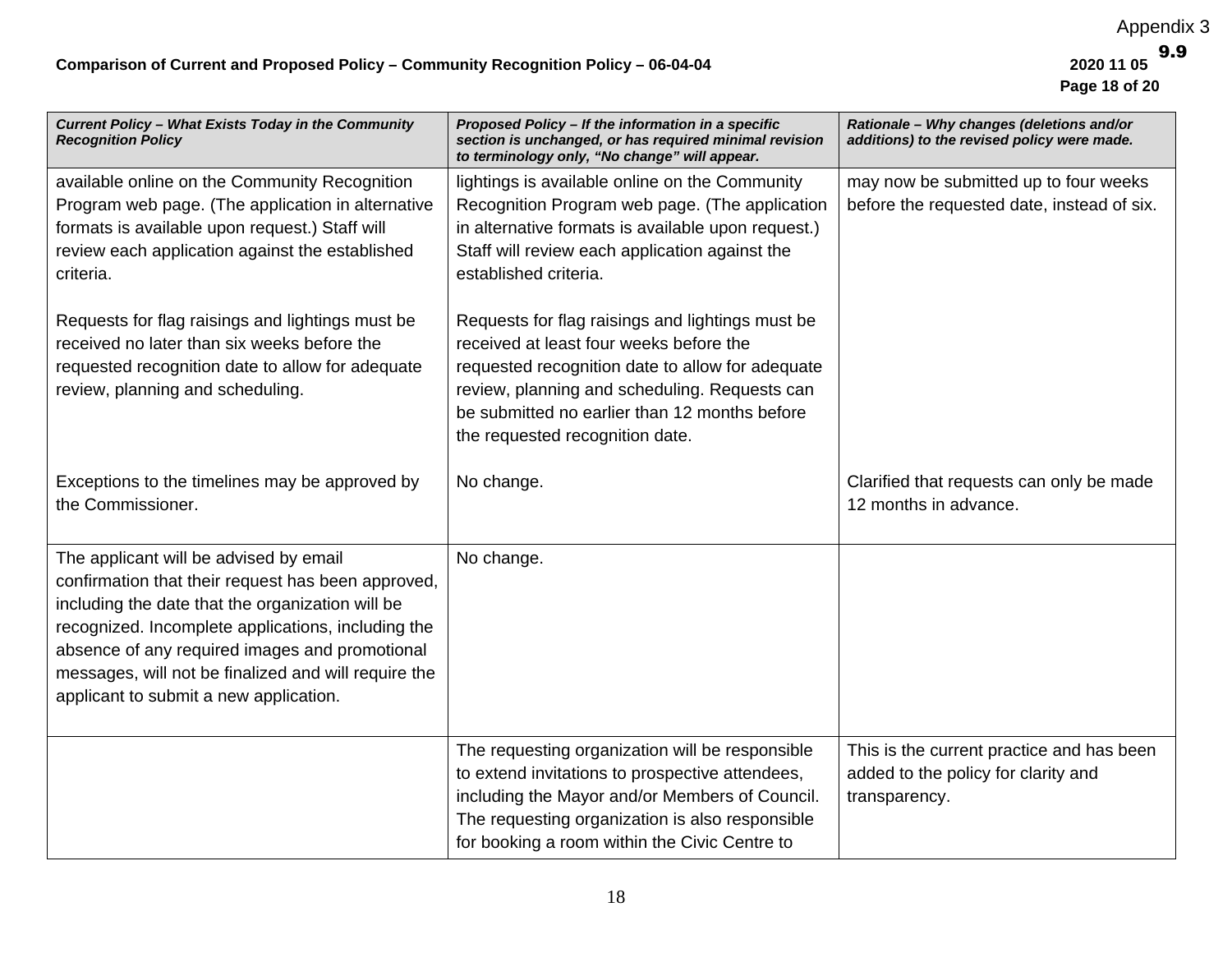| Current Policy - What Exists Today in the Community<br><b>Recognition Policy</b>                                                                                                                                                                                    | Proposed Policy - If the information in a specific<br>section is unchanged, or has required minimal revision<br>to terminology only, "No change" will appear.                                                                                                                                                    | Rationale - Why changes (deletions and/or<br>additions) to the revised policy were made.                                                                                                                                          |
|---------------------------------------------------------------------------------------------------------------------------------------------------------------------------------------------------------------------------------------------------------------------|------------------------------------------------------------------------------------------------------------------------------------------------------------------------------------------------------------------------------------------------------------------------------------------------------------------|-----------------------------------------------------------------------------------------------------------------------------------------------------------------------------------------------------------------------------------|
|                                                                                                                                                                                                                                                                     | continue their recognition activity, if applicable.                                                                                                                                                                                                                                                              |                                                                                                                                                                                                                                   |
|                                                                                                                                                                                                                                                                     | The City of Mississauga will work to ensure<br>approved community recognition requests are<br>fulfilled on the agreed upon date; however,<br>activities may be cancelled or rescheduled at the<br>City's discretion at any time. In this case, the<br>requesting group will be notified as early as<br>possible. | Added for clarity, as unforeseen<br>circumstances may arise.                                                                                                                                                                      |
| <b>Decision Making Process</b><br>In the event that a request appears to be in<br>conflict with any of the criteria outlined in this<br>policy, applicable staff will conduct an objective<br>and impartial analysis of the request in relation to<br>the criteria. | <b>Decision Making Process</b><br>No change.                                                                                                                                                                                                                                                                     | In the event that a request appears to be<br>in conflict with any of the criteria outlined<br>in this policy, applicable staff will conduct<br>an objective and impartial analysis of the<br>request in relation to the criteria. |
| Staff involved in the analysis will make a<br>recommendation, in writing, to the Commissioner<br>to either decline or approve the request. The<br>Commissioner's decision will be final and will be<br>communicated to the applicant in a timely manner.            | Staff involved in the analysis will make a<br>recommendation, in writing, to the Mayor or<br>Acting Mayor to either decline or approve the<br>request. The Mayor's decision will be final and<br>will be communicated to the applicant in a timely<br>manner.                                                    | The Mayor or Acting Mayor will now make<br>the final decision.                                                                                                                                                                    |
|                                                                                                                                                                                                                                                                     | Recognition activities are issued at the discretion<br>of the City of Mississauga. Requests will be<br>reviewed and evaluated in the order they are<br>received. The City of Mississauga will work to<br>ensure approved community recognition                                                                   | This information currently appears on<br>eCity so has been included here for<br>consistency.                                                                                                                                      |